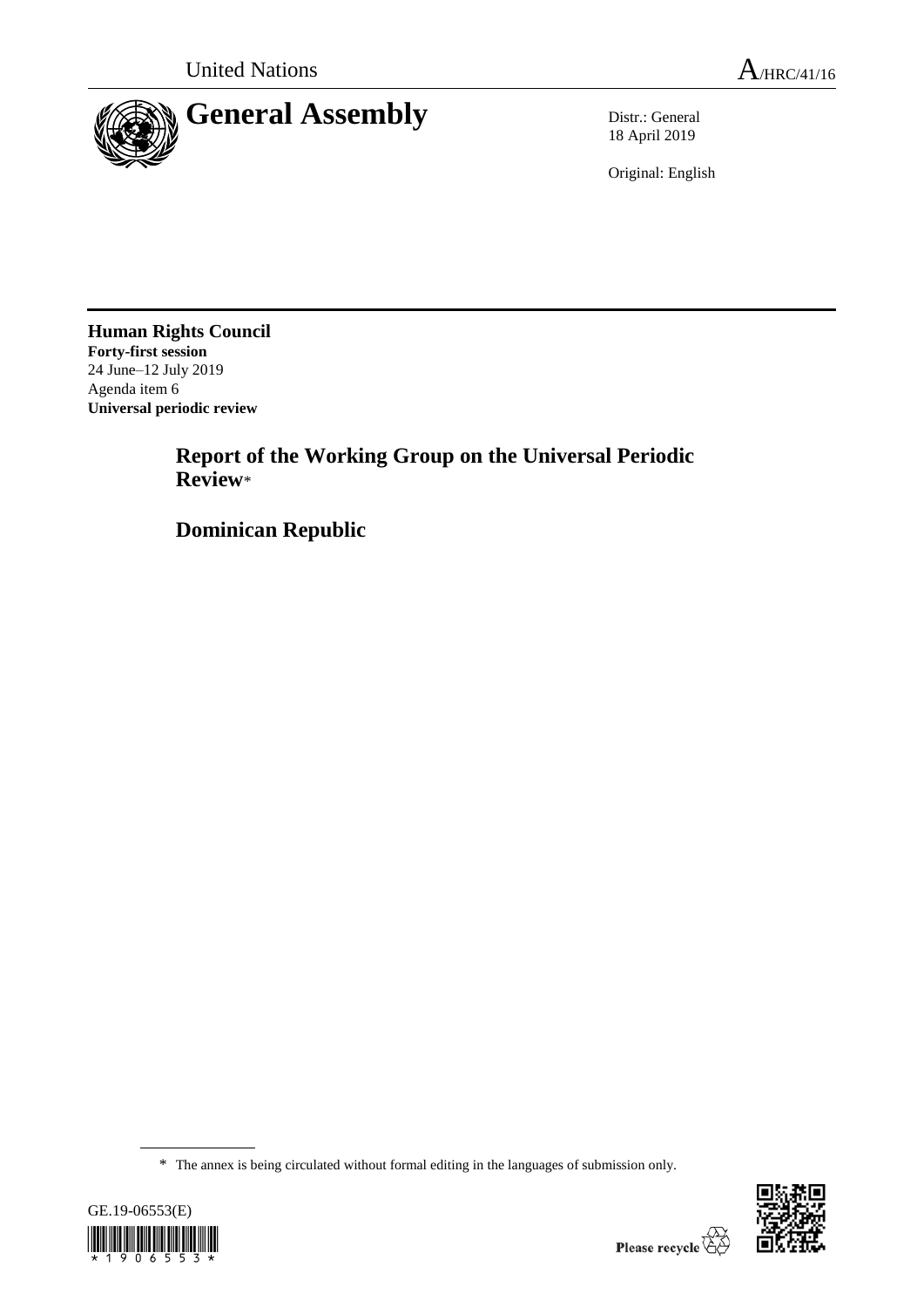# **Introduction**

1. The Working Group on the Universal Periodic Review, established in accordance with Human Rights Council resolution 5/1, held its thirty-second session from 21 January to 1 February 2019. The review of the Dominican Republic was held at the 15th meeting, on 30 January 2019. The delegation of the Dominican Republic was headed by Flavio Dario Espinal, Legal Adviser at the Office of the President of the Republic. At its 18th meeting, held on 1 February 2019, the Working Group adopted the report on the Dominican Republic.

2. On 15 January 2019, the Human Rights Council selected the following group of rapporteurs (troika) to facilitate the review of the Dominican Republic: Peru, Qatar and Togo.

3. In accordance with paragraph 15 of the annex to Human Rights Council resolution 5/1 and paragraph 5 of the annex to Council resolution 16/21, the following documents were issued for the review of the Dominican Republic:

(a) A national report submitted/written presentation made in accordance with paragraph 15 (a) (A/HRC/WG.6/32/DOM/1);

(b) A compilation prepared by the Office of the United Nations High Commissioner for Human Rights (OHCHR) in accordance with paragraph 15 (b) (A/HRC/WG.6/32/DOM/2);

(c) A summary prepared by OHCHR in accordance with paragraph 15 (c) (A/HRC/WG.6/32/DOM/3).

4. A list of questions prepared in advance by Belgium, Liechtenstein, Portugal, on behalf of the Group of Friends on national implementation, reporting and follow-up, Slovenia, Spain, the United Kingdom of Great Britain and Northern Ireland, the United States of America and Uruguay was transmitted to the Dominican Republic through the troika. These questions are available on the website of the universal periodic review.

## **I. Summary of the proceedings of the review process**

### **A. Presentation by the State under review**

5. The head of the delegation pointed out that the universal periodic review was a useful mechanism that allowed the identification of challenges, dialogue among States in search of solutions, and progress in consolidating human rights protection.

6. From 1930 to 1961, the Dominican Republic was subjected to a brutal dictatorship with cruel human rights violations. After the end of the dictatorship, the country began a democratic transition process that lead to a coup d'état, an attempted civil war and a foreign military intervention. Since 1978, the country had enjoyed a democratic political regime. As part of the process of democratic consolidation, a new constitution had been adopted in 2010, which had assembled a body of fundamental rights as one of its major contributions.

7. The National Plan for the Regularization of Foreign Nationals had benefited 288,486 people over an 18-month period during which deportations had been suspended in order to generate confidence among the undocumented population. The process was free of charge and included a campaign providing communication, assistance and support in the communities. The Government had the support of institutions and organizations with experience in the field, such as the Office of the United Nations High Commissioner for Refugees, the International Organization for Migration, the United Nations Children's Fund (UNICEF), and the European Union, among others. In the end, 259,976 foreign nationals had been granted legal status to continue living and working in the country.

8. Huge investments had been made in the rural sector and a policy regarding access to credit in support of entrepreneurship and small businesses had been introduced, all with a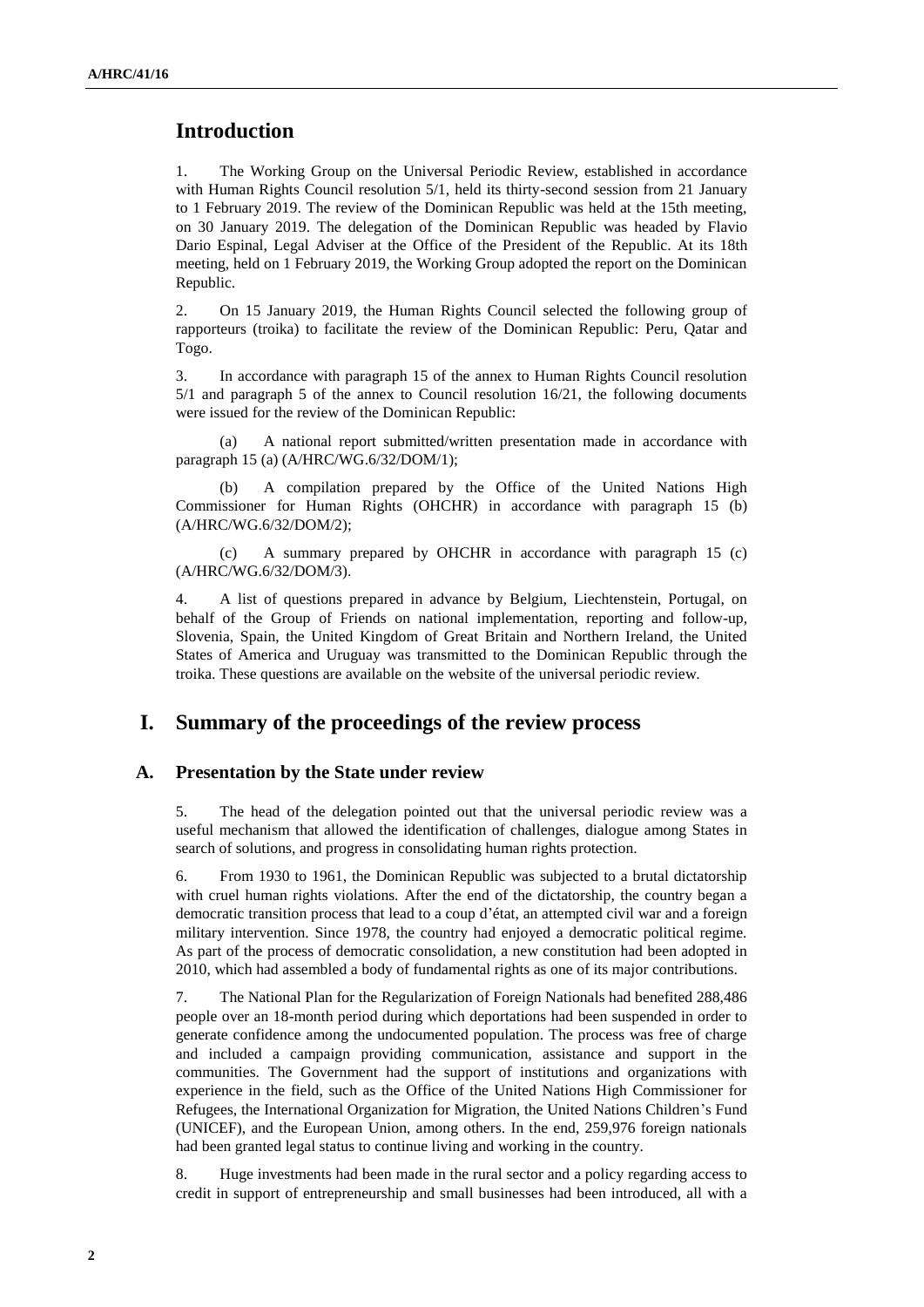gender focus. According to a recent report by the Economic Commission for Latin America and the Caribbean, the reduction in poverty levels in the Dominican Republic had been among the greatest in Latin American countries in recent years. According to official figures, general poverty had decreased from 39.7 per cent in 2012 to 25.5 per cent in 2017, representing a reduction of 1,249,401 in the number of people living in poverty.

#### **B. Interactive dialogue and responses by the State under review**

9. During the interactive dialogue, 66 delegations made statements. Recommendations made during the dialogue are to be found in section II of the present report.

10. Algeria noted with satisfaction the considerable progress achieved by the Dominican Republic in the promotion and protection of human rights. In particular, it welcomed the positive results of the National Strategic Plan for the Reduction of Maternal Mortality (2012–2016) and the National Strategic Plan against Child Labour.

11. Argentina congratulated the Dominican Republic for having signed the Declaration on Safe Schools and adopted the "Progressing with Solidarity" programme.

12. Australia welcomed the changes to the Constitution, which prohibited violence against women and discrimination based on gender and nationality. It remained concerned about gender-based violence, limitations on sexual and reproductive rights, lack of progress in implementing Act No. 169-14 and the growing culture of impunity, arbitrary detentions and extrajudicial killings.

13. The Bahamas welcomed the progress made and highlighted the "Progressing with Solidarity" programme. It noted the efforts made to combat violence against women, establish a goal to eradicate child labour by 2025 and its worst forms by 2020, combat trafficking in persons and migrant smuggling and reduce poverty.

14. Barbados recognized the action taken to strengthen the national human rights framework. It noted the affirmation by the Dominican Republic to the international community that it was a multi-ethnic and multicultural State, and observed that, accordingly, it had a duty to strengthen the protection and safeguards needed by all victims of discrimination.

15. Belgium acknowledged the progress made by the Dominican Republic since the previous universal periodic review cycle, but it was convinced that further progress could still be achieved to increase the protection of human rights in accordance with core international human rights treaties.

16. Benin welcomed the progress made in the implementation of the recommendations received by the Dominican Republic from the second cycle of the universal periodic review.

17. The Plurinational State of Bolivia expressed its appreciation to the Dominican Republic, as well as to the Central American Governments, for having signed an eight-year agreement (2013–2021) to promote education, free from discrimination and with equal opportunities.

18. Brazil commended the Dominican Republic for having adopted its National Human Rights Plan, and urged it to make progress in the field of the prevention and punishment of femicide and other forms of violence against women and girls.

19. Bulgaria commended the achievements of the Dominican Republic in implementing the recommendations from the second universal periodic review, and in particular the ratification of the Optional Protocol to the Convention on the Rights of the Child on the involvement of children in armed conflict. It noted progress in reducing the gender gap, especially through appropriate steps in the areas of health and education.

20. Cabo Verde praised the Dominican Republic for the progress made in combating poverty and developing social protection. It encouraged the Dominican Republic to redouble its efforts to improve access to decent and inclusive work for the entire population and in particular for vulnerable groups.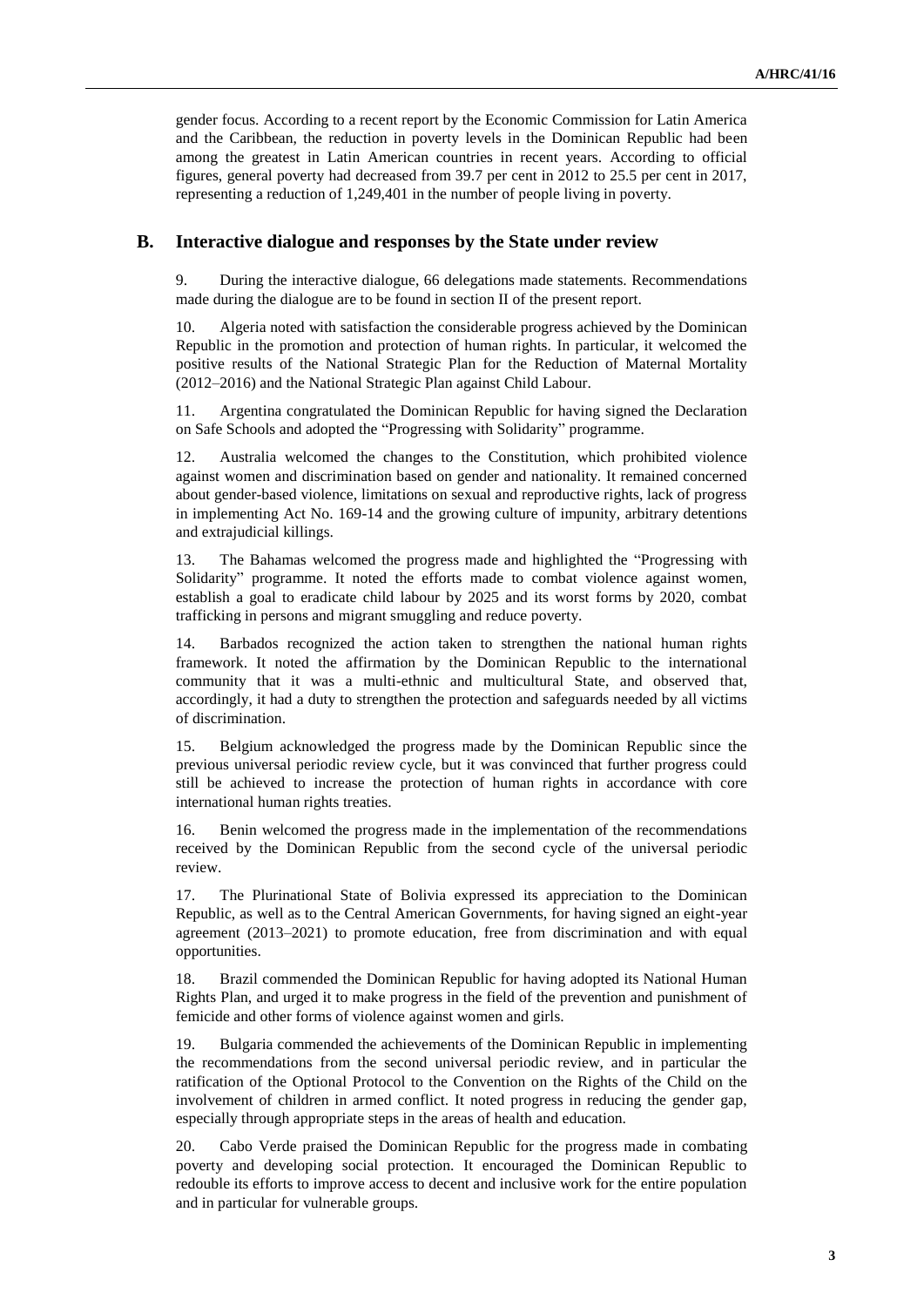21. Canada welcomed the positive steps that the Dominican Republic had taken to protect human rights by issuing the National Human Rights Plan in December 2018.

22. Chile praised the Dominican Republic for its first National Human Rights Plan, for having created a monitoring system for the implementation of recommendations, and for having ratified the Second Optional Protocol to the International Covenant on Civil and Political Rights, aiming at the abolition of the death penalty.

23. China welcomed efforts to promote sustainable economic and social development, eradicate poverty, develop education and health and protect the rights of vulnerable groups such as women, children, adolescents and persons with disabilities. It also welcomed the reform of the judiciary, and measures to combat corruption and trafficking in persons.

24. Colombia welcomed the launch of mechanisms, plans and institutional action to combat trafficking in persons and in migrants. It underlined institutional work for the elimination of child labour through awareness-raising campaigns and the National Strategic Plan against Child Labour.

25. Costa Rica was concerned about widespread racial discrimination, legal provisions and action that resulted in a precarious situation for migrants, refugees and asylum seekers, particularly those of Haitian origin, and persistent discrimination against and gender stereotyping of women and girls.

26. Cuba emphasized the inclusion of a gender perspective and the rights of women in the updated legal framework of the Dominican Republic, as well as the efforts made for the protection of children and the reduction of child labour.

27. Cyprus noted with appreciation the National Strategic Plan for the Reduction of Maternal Mortality, the National Plan for the Prevention of Teenage Pregnancy, the National Strategic Plan against Child Labour and the Government's determination to eradicate the exploitation of children. It commended the Government for its decision to instruct all directors of State educational institutions to proceed with the enrolment of all children and teenagers, regardless of their status.

28. The Democratic People's Republic of Korea commended the Dominican Republic for the efforts and achievements made in the implementation of the recommendations that it had received from the second universal periodic review cycle. It particularly noted the implementation of a number of plans and programmes, including the National Strategic Plan against Child Labour and the "Progressing with Solidarity" programme.

29. Denmark noted that the Optional Protocol to the Convention against Torture and Other Cruel, Inhuman or Degrading Treatment or Punishment established practical tools for preventing torture and ill-treatment that were of proven value both for those working in custodial systems and for detainees. The Convention against Torture Initiative stood ready to assist the Government in that regard.

30. Ecuador welcomed the National Human Rights Plan, the second National Plan of Action against Trafficking in Persons and Migrant Smuggling, the creation of a monitoring system for United Nations recommendations and the implementation of the National Plan for the Regularization of Foreign Nationals, which had allowed the regularization of more than 260,000 persons of over 100 nationalities.

31. Egypt commended the Dominican Republic for the efforts that it had made to combat child labour and violence against women. It urged the country to press on with its efforts aimed at achieving comprehensive social development, including housing for the needy, education for all and improved conditions for persons with disabilities.

32. El Salvador noted with appreciation the campaigns geared towards the prevention of violence against women, as well as its programmes aimed at tackling and helping to eliminate such violence. It welcomed efforts made with a view to combating people smuggling and trafficking in persons.

33. France welcomed the improvements in the human rights situation in the Dominican Republic, such as the adoption of the first National Human Rights Plan, the National Plan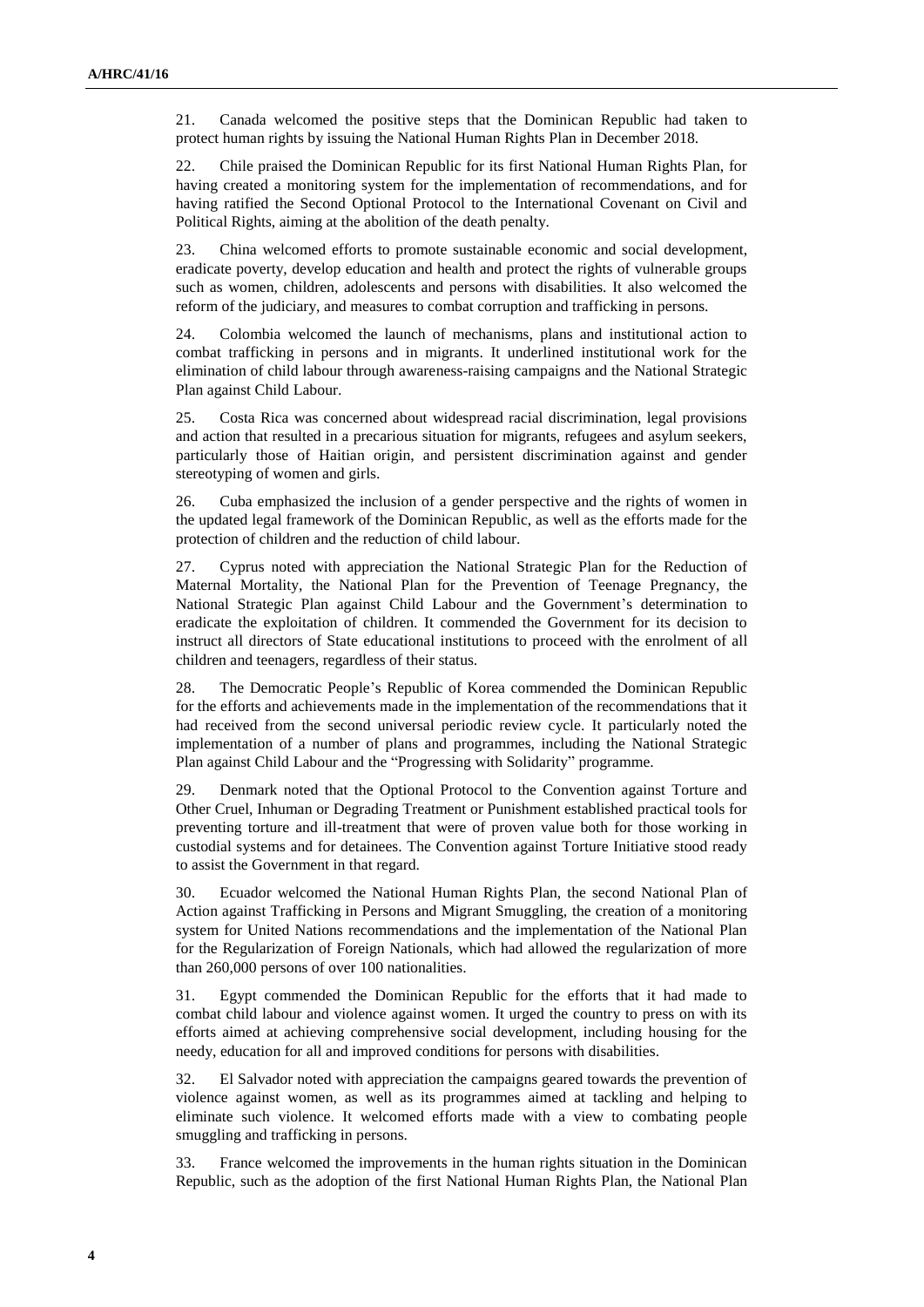for the Regularization of Foreign Nationals, the National Plan of Action against Trafficking in Persons and Migrant Smuggling, and the plan of action against domestic violence.

34. Georgia noted the accession of the Dominican Republic to the Second Optional Protocol to the International Covenant on Civil and Political Rights, aiming at the abolition of the death penalty. It welcomed the broadened National Strategic Plan against Child Labour and efforts to fight corruption, including the creation of the Public Ethics Commission.

35. Germany welcomed the adoption in 2014 of Act No. 169-14, on naturalization, and the creation of a registration plan for foreign nationals. It was concerned about the remaining legal gaps that caused statelessness, the situation of women and the ongoing domestic violence against children, as well as critical conditions in Dominican prisons.

36. Guyana commended the Dominican Republic for its efforts to promote and protect human rights. It noted in particular the national strategy regarding violence against women, children and HIV/AIDS and the National Development Strategy for 2030. It further recognized efforts made with a view to the elimination of child labour by 2025.

37. Haiti welcomed efforts to promote and protect human rights. It hailed the appointment of the Ombudsman in accordance with the principles relating to the status of national institutions for the promotion and protection of human rights (the Paris Principles) and the approval of the National Human Rights Plan. It urged the Government to combat all forms of racism and discrimination.

38. The delegation of the Dominican Republic stated that the issue of de facto unions between adolescents was being addressed under various public policies that sought to reduce teenage pregnancy. The State had prepared the new National Plan for the Reduction of Teenage Pregnancy 2019–2023 and its operational plan for 2019–2020, through a participatory process that had included all key institutions forming part of the National Commission for the Reduction of Teenage Pregnancies.

39. Following previous universal periodic review recommendations, on 21 September 2016, the Dominican Republic had acceded to the Second Optional Protocol to the [International Covenant on Civil and Political Rights,](https://www.ohchr.org/EN/ProfessionalInterest/Pages/CCPR.aspx) aiming at the abolition of the death penalty, in 2016. The country had signed the [International Convention for the Protection of](https://www.ohchr.org/EN/HRBodies/CED/Pages/ConventionCED.aspx)  [All Persons from Enforced Disappearance](https://www.ohchr.org/EN/HRBodies/CED/Pages/ConventionCED.aspx) on 26 September 2018 and had ratified the Domestic Workers Convention, 2011 (No. 189), of the International Labour Organization (ILO) on 15 May 2015. It had also begun the process to ratify the Convention on the Prevention and Punishment of the Crime of Genocide, in September 2018.

40. On 10 December 2018, the Ministry of Foreign Affairs had launched the first National Human Rights Plan (2018–2022) to expand freedoms and meet the real needs of residents.

41. In 2017, with the cooperation of the Ministry of Foreign Affairs of Paraguay, the Ministry of Foreign Affairs had launched an information technology tool known as SIMORED, which was a system for the monitoring of the international human rights recommendations made to the Dominican Republic.

42. On the issue of statelessness, the Constitutional Court had taken a decision that had potentially placed several people in a state of vulnerability, but Act No. 169-14 had sought to resolve the situation of children of undocumented foreigners born in the country. Several international organizations had attempted to count that population, but due to a certain methodological interpretation of the National Survey of Immigrants, hundreds of thousands of people in the Dominican Republic had been classed as stateless.

43. In 2014, the Central Electoral Board had audited the civil registry and identified 55,000 people born to foreign parents in an irregular migratory status, known as group A. Dominican documents had been reinstated or recognized in the case of all those people and they were recognized as full Dominicans. Group B corresponded to persons born to foreign parents in irregular migratory status who had never registered in the civil registry. Act No. 169-14 had called for the submission of necessary documentation within 90 days to obtain the right to an expedited special naturalization, which had been extended by 90 further days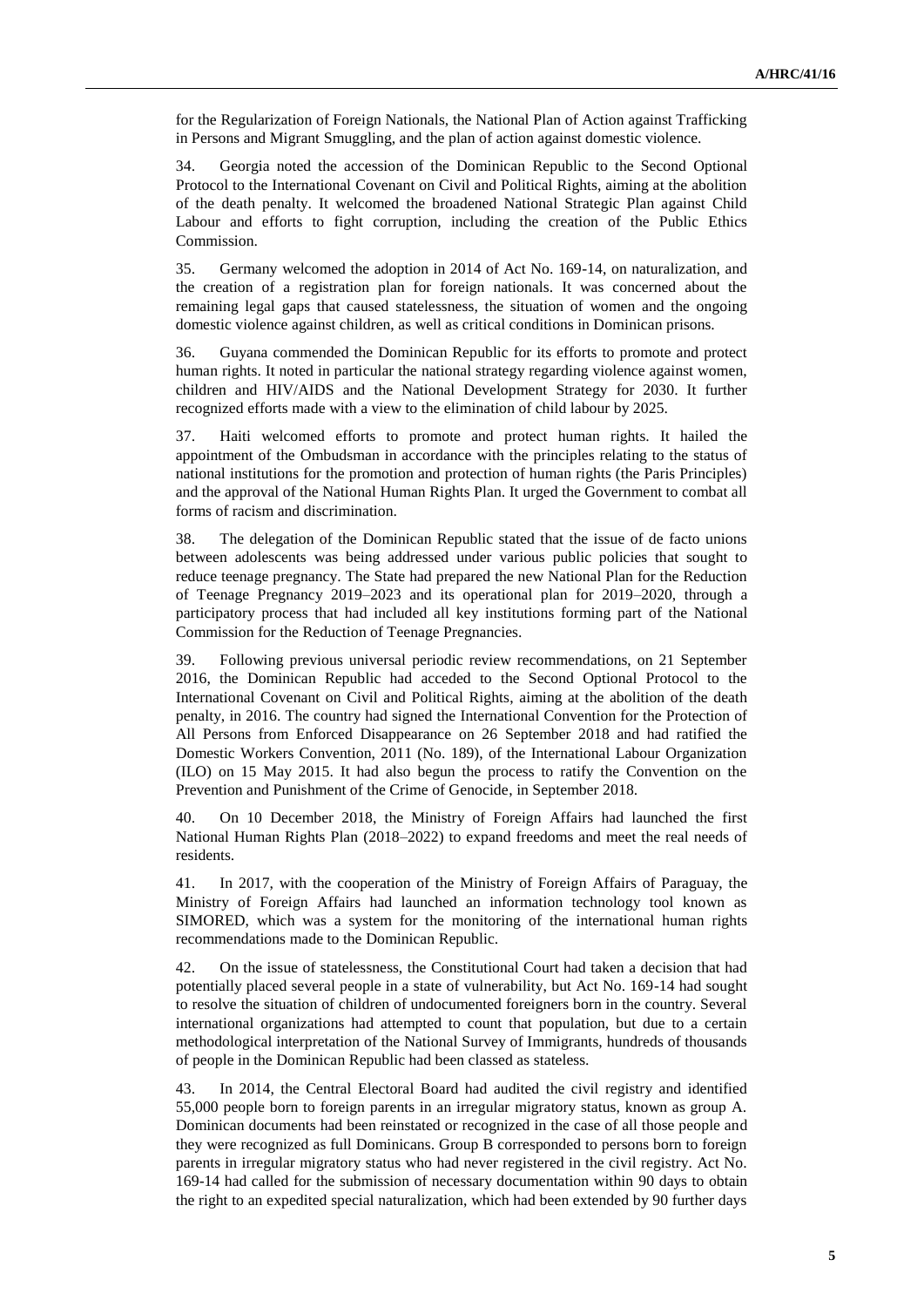due to the small number of people registered. In the end, the number had risen to 8,700 people.

44. The Dominican Republic had continued to receive criticism over the past three years despite civil society organizations having been unable to show that there were more people in a potentially vulnerable situation and the State having reiterated on several occasions that it would seek solutions for all the cases brought to its attention.

45. Honduras welcomed the progress that the Dominican Republic had made in implementing recommendations from previous universal periodic review cycles, together with the country's continued efforts to do justice to its human rights commitments. It acknowledged the ratification of international conventions and commended efforts made with a view to the reduction of poverty.

46. Iceland welcomed the significant efforts that the Dominican Republic had made to strengthen its capacity to prosecute incidents of sexual exploitation of children and noted the unique work carried out by the Centre for the Promotion of Adolescents' Sexual and Reproductive Health with the support of the Ministry of Women.

47. India welcomed steps taken to incorporate a gender perspective to raise awareness of gender equality and protect women and girls from gender-based violence. It appreciated the role of the National Strategic Plan for the Reduction of Maternal Mortality (2012–2016) in improving health care and increasing the quality of sexual and reproductive health services, and commended efforts to address child labour concerns.

48. Indonesia took note of all major human rights achievements since the previous universal periodic review cycle. It commended the Dominican Republic on the many steps taken to address violence against women. It appreciated the formulation of operational protocols to support legal regulations on migrants' rights by the General Directorate of Migration.

49. Iraq hailed progress made since the second universal periodic review cycle. It welcomed the national plans and campaigns launched and the policies and legislation adopted by the Dominican Republic aimed at combating violence against women and protecting children. It commended the country on its endeavours to bring a gender dimension to the mainstream in order to ensure gender equality.

50. Ireland acknowledged efforts to advance human rights domestically since the previous universal periodic review cycle, including the ratification of the Second Optional Protocol to the International Covenant on Civil and Political Rights, aimed at the abolition of the death penalty. It welcomed the adoption of the first National Human Rights Plan.

51. Italy welcomed the efforts made to develop an institutional and legal framework for the promotion and protection of human rights. It particularly appreciated the ratification of the Second Optional Protocol to the International Covenant on Civil and Political Rights, aiming at the abolition of the death penalty, the adoption of the first National Human Rights Plan and measures to combat gender-based violence and eradicate child labour.

52. Japan appreciated the efforts made to promote and protect human rights through democracy and the rule of law in accordance with the National Development Strategy for 2030. It welcomed the recent adoption of the Political Parties Act, which would increase women's political representation, as well as the introduction of several policies for the protection and promotion of the rights of persons with disabilities.

53. The Lao People's Democratic Republic commended the Government of the Dominican Republic for the progress made in its efforts to promote and protect the rights of women and girls, as well as to eliminate poverty in the country through the "Progressing with Solidarity" programme.

54. Latvia noted the visit by the Special Rapporteur on the sale and sexual exploitation of children, including child prostitution, child pornography and other child sexual abuse material, and the invitation issued to the Independent Expert on the enjoyment of all human rights by older persons since the previous review. It noted with regret the lack of cooperation with other special procedure mandate holders of the Human Rights Council.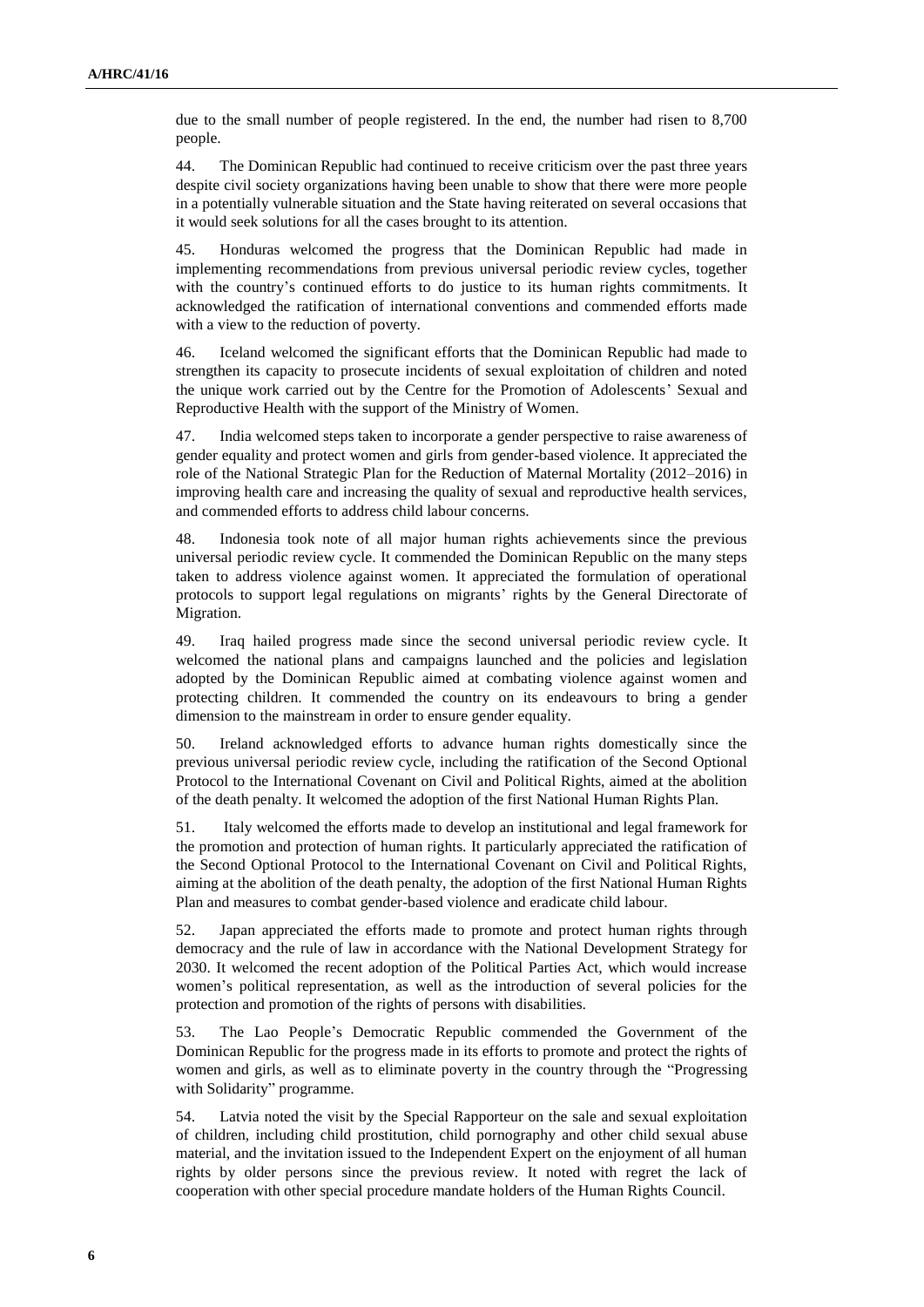55. Maldives noted with appreciation the "Progressing with Solidarity" programme, aimed at strengthening the social protection network. It was encouraged by the measures taken to ensure food security and the well-being of the population, including the Strategic Review of Food Security.

56. Mexico acknowledged the progress made with respect to the previous cycle, including the development of a single portal for access to public information, as well as the adoption of the National Human Rights Plan. It welcomed efforts to regularize the status of people who could be stateless.

57. Montenegro noted the concerns of several treaty bodies at reported systematic and continued racial discrimination, violence and assault against minorities, lesbian, gay, bisexual, transgender and intersex persons, human rights defenders and journalists. It called on the Government to pass comprehensive anti-discrimination legislation, as well as to develop specific programmes for addressing all forms of violence, in particular against human rights defenders and journalists.

58. Morocco welcomed the engagement in the sphere of education and investment in school infrastructure, which was reflected in the increase in school enrolment. It noted social programmes aimed at combating poverty and social exclusion, as well as the efforts deployed with respect to access to housing and property rights.

59. The Netherlands welcomed the efforts made to improve women's rights and gender equality, as evidenced by the national plan against domestic violence and the country's improved Global Gender Gap Report ranking. However, it was concerned about violence against women and the high maternal mortality rate, and drew attention to discrimination against lesbian, gay, bisexual, transgender and intersex persons.

60. Nicaragua welcomed the delegation and thanked it for the presentation of the report. Nicaragua made recommendations.

61. Panama highlighted the commitment to the promotion and protection of human rights, in particular the reduction in child labour of 12.8 per cent, and urged the Government to apply all the necessary measures to reduce that scourge, as well as to strengthen tax collection with a view to giving priority to the National Development Strategy for 2030.

62. Paraguay welcomed the creation of the national system for monitoring human rights recommendations and highlighted the concrete action taken in the protection of women's rights, specifically with regard to the implementation of public policies and the creation of normative instruments that contributed to improving quality of life.

63. Peru recognized the progress made in various fields, such as the reduction of child labour, as well as the benefits of the "Progressing with Solidarity" programme. In order to consolidate these developments, it was important to continue benefiting from cooperation with the inter-American human rights system.

64. The Philippines commended the Dominican Republic for measures to strengthen the investigation of trafficking cases and enhance support and reintegration services for trafficking survivors. It welcomed the campaigns conducted to raise awareness on violence against women, and the implementation of robust programmes to support and develop the capacity of women in micro-, small and medium-sized enterprises.

65. Portugal welcomed the progress made by the country in the field of human rights and made recommendations.

66. The Republic of Korea appreciated the Government's leadership in promoting gender equality, as it had striven to empower women economically and socially and prevent violence against women and had worked to promote sexual health in a comprehensive manner. It also appreciated that those efforts had been buttressed with the Government's efforts to fight corruption.

67. Senegal noted with satisfaction the ratification of the Second Optional Protocol to the International Covenant on Civil and Political Rights, aiming at the abolition of the death penalty, and welcomed the progress made in the promotion and protection of the rights of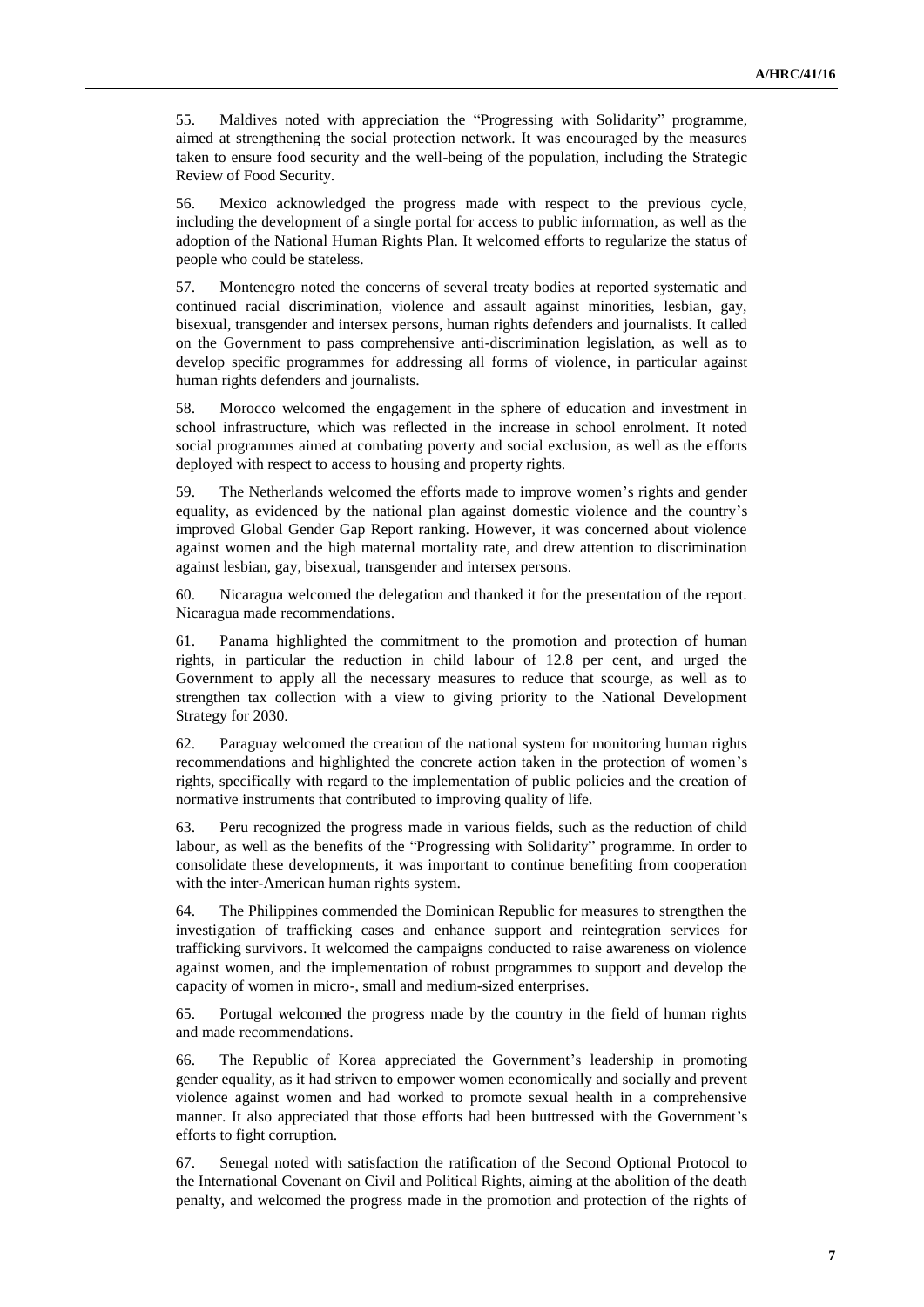vulnerable groups. It welcomed the creation of an interministerial committee on the protection of women migrants.

68. Serbia commended the Dominican Republic for its efforts to implement the recommendations received during the previous universal periodic review cycle, particularly regarding the improvement of the situation of women and children.

69. Seychelles commended the Dominican Republic for its efforts to eradicate child labour, including the implementation of the National Strategic Plan against Child Labour. It noted with appreciation the steps taken to address trafficking in persons, including the operationalization of a specialized shelter for adult victims of trafficking.

70. Slovenia commended the Dominican Republic for the progress made since the previous cycle, including the abolishment of compulsory pregnancy testing and HIV/AIDS testing as a condition of employment, efforts to improve the education system, and the advances in the political participation of women at the 2016 elections.

71. Spain noted with appreciation the adoption of the National Human Rights Plan, the establishment of the Ombudsman's Office and the creation of the Directorate against Gender Violence in the Attorney General's Office.

72. The delegation of the Dominican Republic stated that the draft general act on equality and non-discrimination was a priority, and the Government had been striving for its adoption as soon as possible. That draft act was currently under discussion with various groups.

73. Efforts were being made by the Judicial Council, which had issued various resolutions with a view to achieving a more effective and efficient criminal policy, with the priority of solving the issue of pretrial detention. In 2018, mobile courts had been set up to hear, from prisons, the preliminary hearings of accused persons. Similarly, ad hoc notification centres had been established in prisons to avoid the delay generated by transferring inmates to court administrative offices.

74. In 2018, the Attorney General had launched the Prison System Humanization Plan to improve the treatment of inmates, promote their rehabilitation and reintegration into society, and solve the overcrowding of prisons through extensions to and restructuring of existing centres, as well as the construction of new facilities.

75. In order to combat the trafficking and smuggling of migrants, the Government had an inter-institutional system, chaired by the Ministry of Foreign Affairs, that analysed the prevention and prosecution of those crimes.

76. In 2016, the first shelter for assisting and protecting adult victims of trafficking had been opened. The "No Excuses" campaign had been developed by the Attorney General and Office of the Vice-President, together with UNICEF, to raise public awareness of sexual exploitation of children and adolescents.

77. The Central Electoral Board, which was in charge of the Civil Registry, together with the Ministry of the Presidency, signed an agreement to achieve timely universal registration of births through Civil Registry offices in hospitals, as well as to promote late birth declarations in situations of vulnerability. In that regard, 67 offices had been set up in hospitals and mobile operations had been carried out to process late birth declarations in various rural and urban areas, thus reducing the administrative procedures to obtain such declarations.

78. The State of Palestine noted the efforts made by the Dominican Republic since the previous universal periodic review and urged it to consider extending a standing invitation to the special procedure mandate holders of the Human Rights Council. It also commended the Dominican Republic for the development of strategies to combat discrimination and promote equality.

79. Switzerland welcomed the efforts made by the Dominican Republic to combat gender inequality and gender-based violence. It was concerned about discrimination and violence against lesbian, gay, bisexual, transgender and intersex persons and reports on the excessive use of provisional detention measures.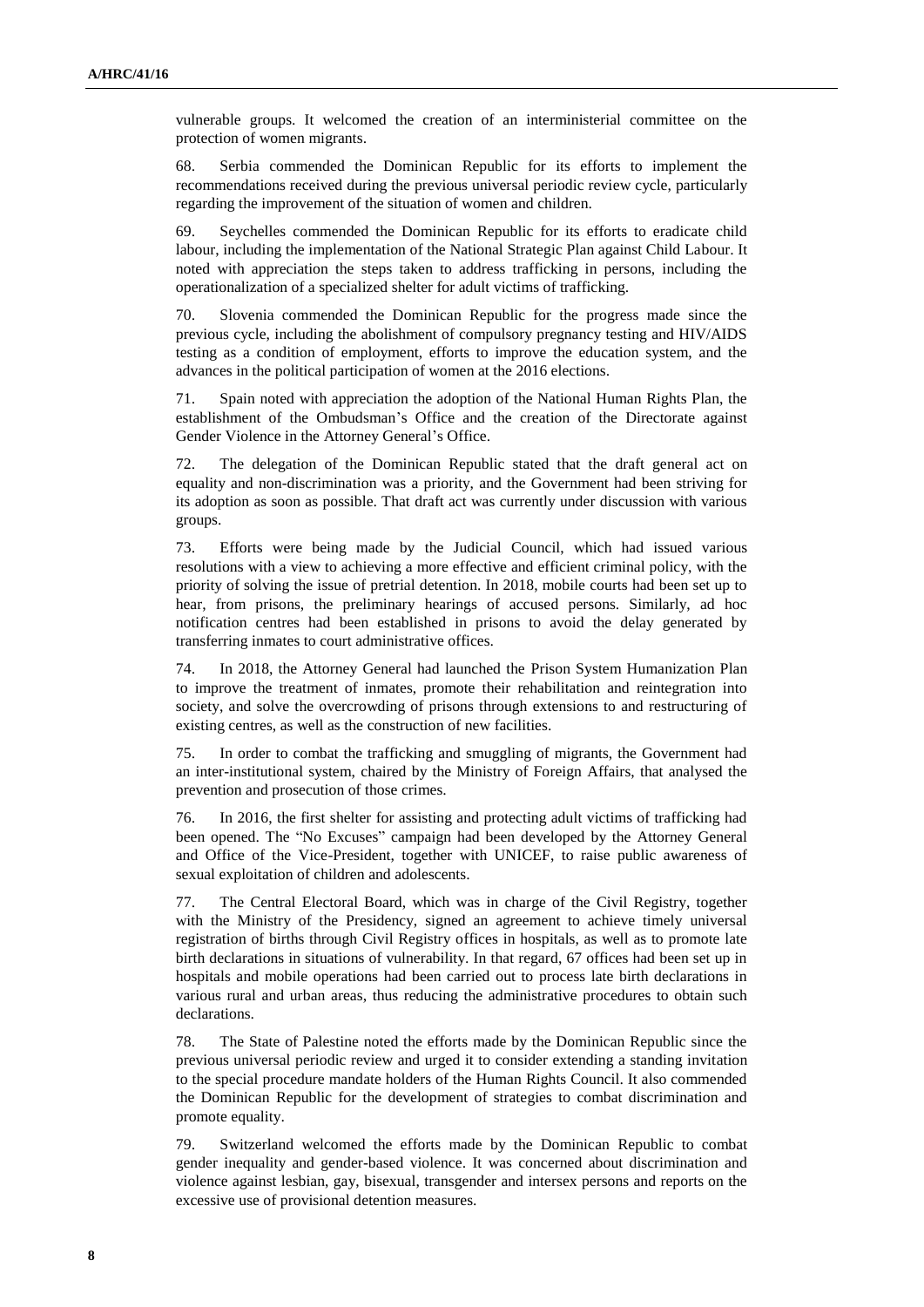80. Togo congratulated the Dominican Republic for having established the Ombudsman's Office and implemented the second National Plan of Action against Trafficking in Persons and Migrant Smuggling. It also welcomed the creation of a followup system to the recommendations formulated by different human rights mechanisms.

81. Tunisia valued the progress achieved in the implementation of the recommendations from the previous universal periodic review cycle, particularly in efforts to combat violence against women and domestic violence, as well as to improve education and prevent school dropout.

82. Turkey praised achievements in gender equality initiatives. It encouraged the implementation of the National Development Strategy for 2030, which focused on child labour and pregnancy, and the elimination of violence against women and trafficking in persons, the reduction of poverty, social and territorial inequality and discrimination.

83. Ukraine noted positive measures taken to combat trafficking in persons, including the creation of the Criminal Investigation Unit within the Public Prosecution Service and the second National Plan of Action against Trafficking in Persons and Migrant Smuggling. It noted recent achievements in women's rights through the implementation of the "Progressing with Solidarity" programme.

84. The United Kingdom welcomed the fact that the Dominican Republic had signed up to the call to action to end forced labour, modern slavery and human trafficking and joined the WeProtect Global Alliance. It remained concerned about the lack of access to human rights among undocumented migrants, the lack of a defined timeline for the prison reform and the increase in femicides.

85. The United States was encouraged by the agreement by the Dominican Republic to create a working group to address racial discrimination. It urged strict respect for judicial independence and impartiality and lamented widespread improper influence on judicial decisions. It remained concerned about the inconsistent enforcement of laws on freedom of association and collective bargaining.

86. Uruguay congratulated the Dominican Republic for having ratified the Second Optional Protocol to the International Covenant on Civil and Political Rights, aiming at the abolition of the death penalty, and the ILO Domestic Workers Convention, 2011 (No. 189) and Maternity Protection Convention, 2000 (No. 183). It noted the creation of the Directorate against Gender Violence and the implementation of the National Plan against Gender Violence.

87. The Bolivarian Republic of Venezuela welcomed the "Progressing with Solidarity" programme, which promoted the protection of the poorest families. It noted the certification of low-cost homes, the nationwide remodelling of hospitals, the high coverage of the national health insurance among older persons in extreme poverty, and the creation of educational centres.

88. Botswana welcomed the creation of the Directorate against Gender Violence by the Attorney General's Office, and the National Plan of Action against Trafficking in Persons and Migrant Smuggling.

89. The delegation of the Dominican Republic stated that a great amount of progress had been made in political, economic, institutional and social terms. Allegations of the persecution of human rights defenders or journalists or of murders, disappearance or imprisonment no longer existed.

90. The economy had grown, generating opportunities for more employment and wealth. From an institutional point of view, the delegation referred to the method of election of judges and the system of tenure and judicial career. It highlighted the existence of entities with autonomy from the Government, such as the Constitutional Court, the Central Electoral Board and the Ombudsman's Office.

91. From a social point of view, a great amount of progress had been made in the fight against poverty and inequality. The Government had made great efforts with respect to social policies without jeopardizing macroeconomic stability, growth and confidence in investment, with special emphasis on education.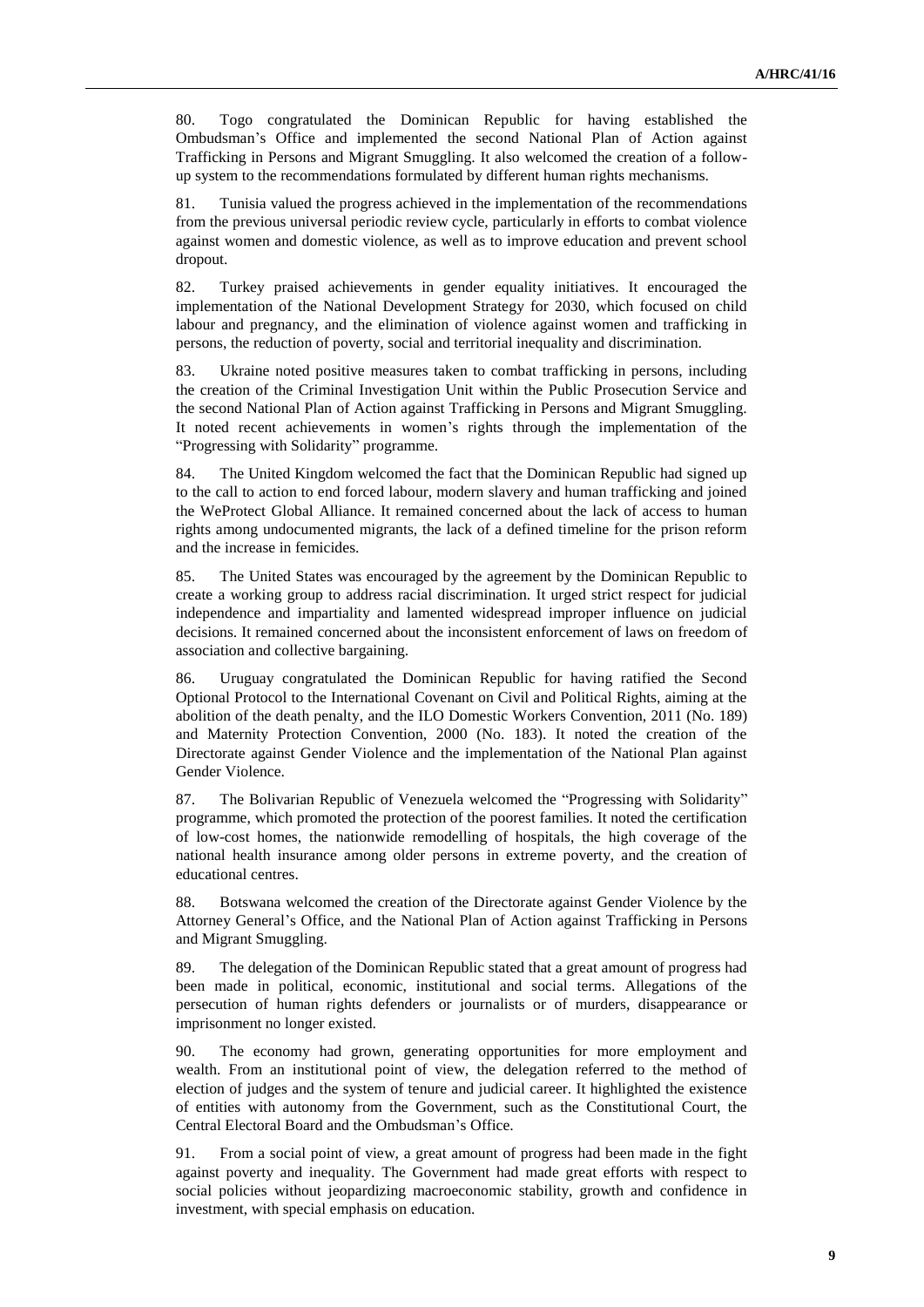92. The delegation acknowledged existing challenges such as violence against women and teenage pregnancies. Regarding statelessness, few countries could show a migratory regularization plan like that of the Dominican Republic, which had made a very significant effort to implement it. In addition, Act No. 169-14 was a normative basis that responded to all possible legal situations.

93. The delegation recognized the country's challenges and highlighted that the interventions by States during the universal periodic review helped to understand how the country was perceived through the comments and recommendations. The Government was in permanent dialogue with members of organizations from the different communities in order to be able to capture their concerns and demands in a constructive process of collaboration, with a view to consolidating democracy and human dignity.

## **II. Conclusions and/or recommendations**

94. **The following recommendations will be examined by the Dominican Republic, which will provide responses in due time, but no later than the forty-first session of the Human Rights Council:**

94.1 **Consider ratifying pending human rights instruments, particularly the International Convention for the Protection of All Persons from Enforced Disappearance, and the Optional Protocols to the Convention against Torture and Other Cruel, Inhuman or Degrading Treatment or Punishment and to the Convention on the Rights of the Child (Chile);**

94.2 **Consider acceding to those international human rights instruments to which the Dominican Republic is not yet a party, including the International Convention on the Protection of the Rights of All Migrant Workers and Members of their Families, the International Labour Organization Indigenous and Tribal Peoples Convention, 1989 (No. 169), and the 1954 Convention relating to the Status of Stateless Persons, inter alia (Honduras);**

94.3 **Ratify the International Convention on the Protection of the Rights of All Migrant Workers and Members of their Families (Benin);**

94.4 **Become a party to the International Convention on the Protection of the Rights of All Migrant Workers and Members of their Families (Seychelles);**

94.5 **Consider acceding to the International Convention on the Protection of the Rights of All Migrant Workers and Members of their Families (Colombia);**

94.6 **Consider acceding to the International Convention on the Protection of the Rights of All Migrant Workers and Members of their Families (Ecuador);**

94.7 **Accede to the International Convention on the Protection of the Rights of All Migrant Workers and Members of their Families and the Convention relating to the Status of Stateless Persons (Mexico);**

94.8 **Initiate the process for signing and ratifying the International Convention on the Protection of the Rights of All Migrant Workers and Members of their Families (Paraguay);**

94.9 **Consider ratifying the International Convention on the Protection of the Rights of All Migrant Workers and Members of their Families (Philippines);**

94.10 **Ratify the International Convention for the Protection of All Persons from Enforced Disappearance (Montenegro);**

94.11 **Ratify the International Convention for the Protection of All Persons from Enforced Disappearance (Togo);**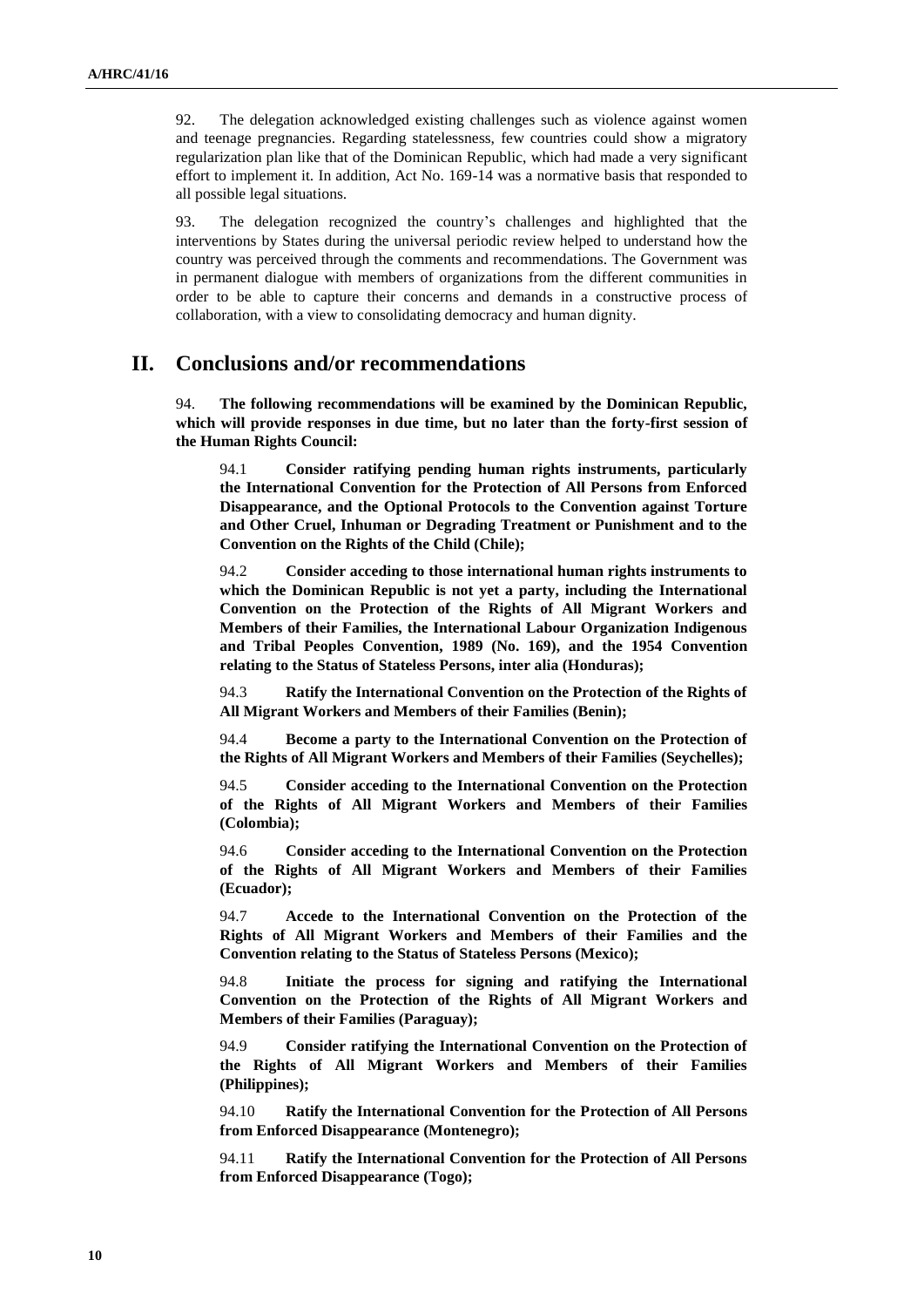94.12 **Ratify the International Convention for the Protection of All Persons from Enforced Disappearance (Ukraine);**

94.13 **Ratify the International Convention for the Protection of All Persons from Enforced Disappearance (Benin);**

94.14 **Become party to the International Convention for the Protection of All Persons from Enforced Disappearance and the Optional Protocol to the Convention against Torture and Other Cruel, Inhuman or Degrading Treatment or Punishment (Botswana);**

94.15 **Accede to the International Convention for the Protection of All Persons from Enforced Disappearance (Iraq);**

94.16 **Ratify the Optional Protocol to the Convention against Torture and Other Cruel, Inhuman or Degrading Treatment or Punishment (Denmark);**

94.17 **Ratify the International Convention for the Protection of All Persons from Enforced Disappearance and sign the Optional Protocol to the Convention against Torture (France);**

94.18 **Ratify the Optional Protocol to the Convention against Torture and Other Cruel, Inhuman or Degrading Treatment or Punishment and the Optional Protocol to the Convention on the Rights of the Child on a communications procedure (Panama);**

94.19 **Ratify the Optional Protocol to the Convention against Torture and Other Cruel, Inhuman or Degrading Treatment or Punishment, as well as the Optional Protocol to the Convention on the Rights of the Child on a communications procedure and the conventions on statelessness (Spain);**

94.20 **Ratify the Optional Protocol to the Convention against Torture (Ukraine);**

94.21 **Ratify the Optional Protocol to the Convention against Torture and Other Cruel, Inhuman or Degrading Treatment or Punishment (Benin);**

94.22 **Ratify the Optional Protocol to the International Covenant on Economic, Social and Cultural Rights (Portugal);**

94.23 **Ratify the Optional Protocol to the International Covenant on Economic, Social and Cultural Rights (Benin);**

94.24 **Ratify the 1954 Convention relating to the Status of Stateless Persons (Montenegro);**

94.25 **Accede to the 1954 Convention relating to the Status of Stateless Persons and 1961 Convention on the Reduction of Statelessness (Costa Rica);**

94.26 **Accede to the 1954 Convention relating to the Status of Stateless Persons and ratify the 1961 Convention on the Reduction of Statelessness (Haiti);**

94.27 **Consider the possibility of ratifying the 1961 Convention on the Reduction of Statelessness and acceding to the 1954 Convention relating to the Status of Stateless Persons, to protect human rights of all foreigners born in the Dominican territory (Peru);**

94.28 **Consider acceding to the Convention relating to the Status of Stateless Persons and consider ratifying the Convention on the Reduction of Statelessness (Uruguay);**

94.29 **Ratify and implement the International Labour Organization Protocol of 2014 to the Forced Labour Convention, 1930 (United Kingdom of Great Britain and Northern Ireland);**

94.30 **Ratify the Indigenous and Tribal Peoples Convention, 1989 (No. 169), of the International Labour Organization (Denmark);**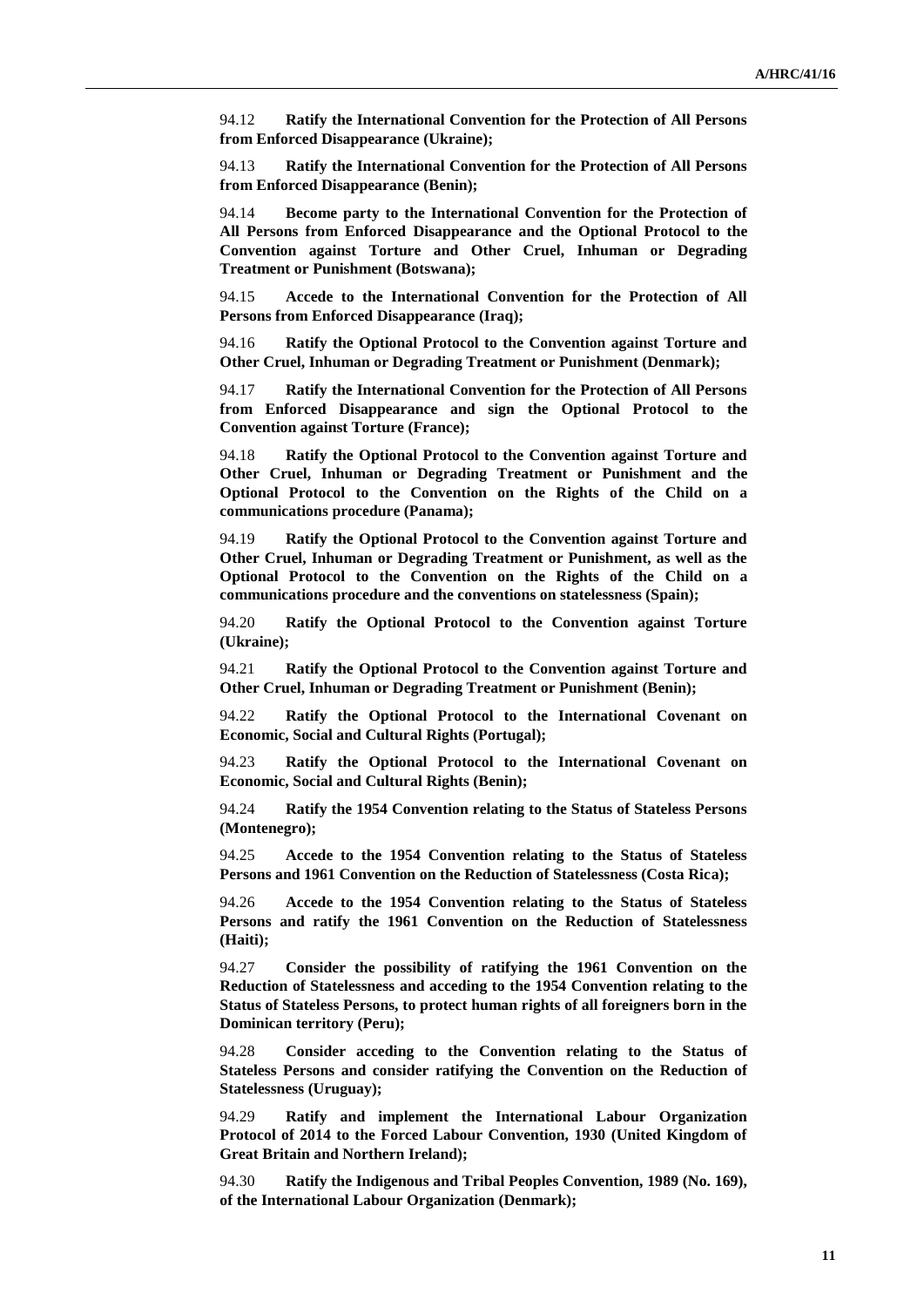94.31 **Step up cooperation with the special procedures of the Human Rights Council by responding positively to pending visit requests by special procedure mandate holders and consider extending a standing invitation to all special procedure mandate holders (Latvia);**

94.32 **Consider extending a standing invitation to the special procedures of the Human Rights Council (Bahamas);**

94.33 **Extend a standing invitation to all special procedures of the Human Rights Council (Panama);**

94.34 **Issue a standing invitation to the special procedures of the Human Rights Council (Republic of Korea);**

94.35 **Issue a standing invitation to the special procedures mechanism (Seychelles);**

94.36 **Extend an open invitation to the Human Rights Council special procedures (Ukraine);**

94.37 **Integrate good practices for implementing the universal periodic review recommendations into its national reviews on the implementation of the Sustainable Development Goals (Cabo Verde);**

94.38 **Adopt the necessary legal measures to recognize the competence of the Inter-American Court of Human Rights (Costa Rica);**

94.39 **Strengthen the work of the Ombudsman's Office as the national human rights institution in compliance with the Paris Principles (Chile);**

94.40 **Ensure that the Ombudsman's Office's administrative and budgetary autonomy is maintained to safeguard its impartiality (Indonesia);**

94.41 **Strengthen the mandate of the Ombudsman's Office in light of the Paris Principles (Peru);**

94.42 **Take the necessary steps to ensure that the Ombudsman's Office can fulfil its mandate effectively, independently and in full compliance with the Paris Principles (Togo);**

94.43 **Ensure the independence of the Ombudsman's Office in full compliance with the Paris Principles (Ukraine);**

94.44 **Finalize the National Human Rights Plan and make it operational as soon as possible (Senegal);**

94.45 **Take urgent measures to launch the implementation of the National Human Rights Plan (Togo);**

94.46 **Promote the establishment of a national reporting and monitoring mechanism, as well as a national coordinating body reporting on the Sustainable Development Goals and human rights, in an integrated manner (Cabo Verde);**

94.47 **Establish a plan for implementing human rights recommendations, aligned with the Sustainable Development Goals and incorporating all accepted recommendations (Cabo Verde);**

94.48 **Use this third cycle of the universal periodic review to generate data that can support the implementation of both the Sustainable Development Goals and human rights, including the rights of children, women, persons with disabilities and immigrants (Cabo Verde);**

94.49 **Continue to strengthen its follow-up tool for human rights recommendations, seeking the establishment of mechanisms for linking to the 2030 Agenda Sustainable Development Goals (Paraguay);**

94.50 **Accelerate the process of adoption of the draft law concerning equality and non-discrimination, in both public and private spheres (Algeria);**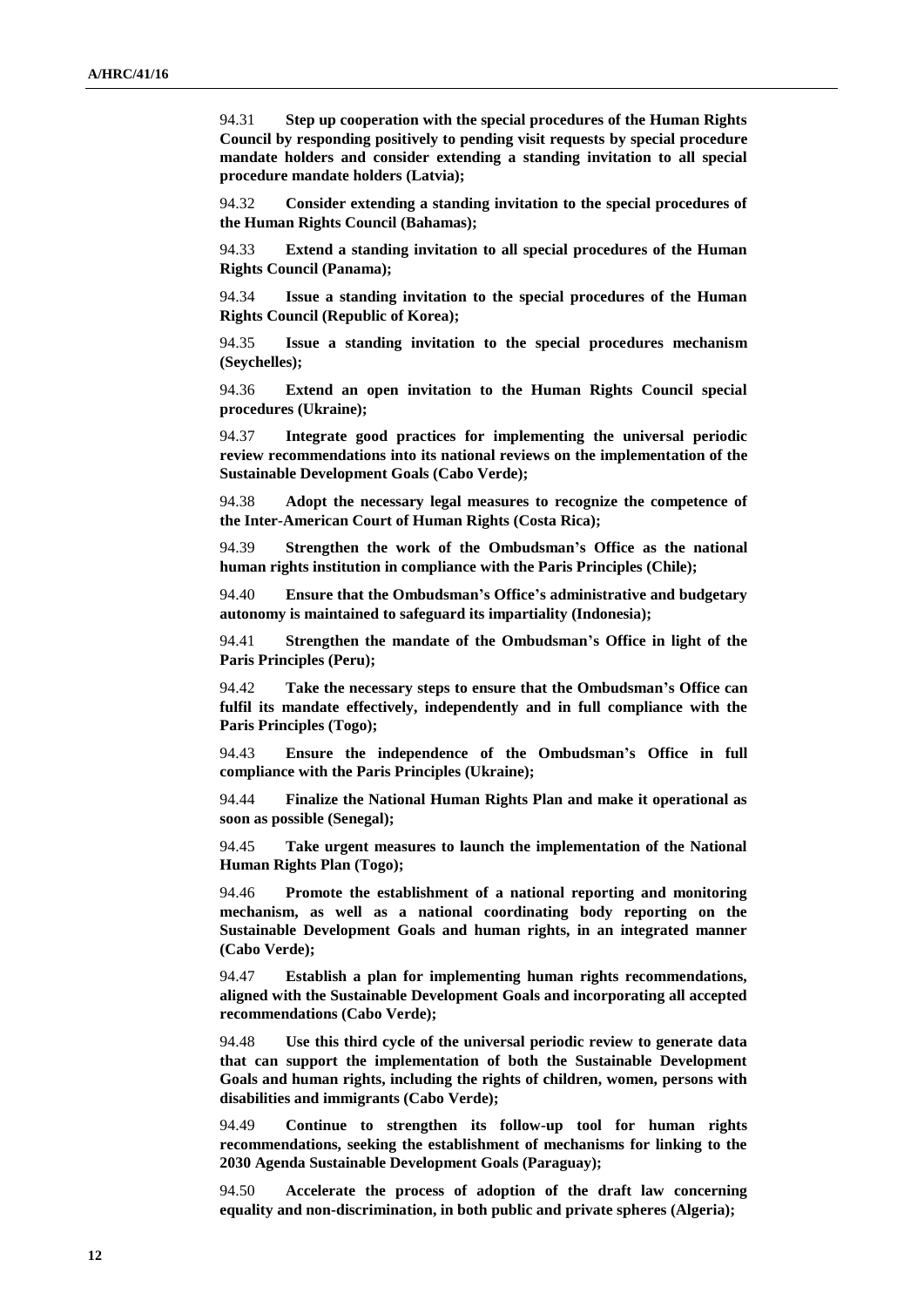94.51 **Finalize the process of adoption of the law on equality and nondiscrimination and take all necessary steps to combat all forms of racial discrimination (Ecuador);**

94.52 **Adopt as soon as possible a general law on equality and nondiscrimination with provisions punishing discrimination in all its forms, particularly on ethnic grounds (Haiti);**

94.53 **Take the necessary legislative and policy steps to combat discrimination in any form and on any grounds (Honduras);**

94.54 **Enact comprehensive anti-discrimination legislation, which includes, inter alia, sexual orientation and gender identity as protected characteristics (Australia);**

94.55 **Adopt a general law on equality and non-discrimination that prohibits discrimination based on sexual orientation and gender identity, and that guarantees equal access to justice and to sexual and reproductive health rights (Mexico);**

94.56 **Put in place a comprehensive legal framework to combat discrimination, with emphasis on discrimination based on race (Senegal);**

94.57 **Increase efforts to address all form of discrimination, including against migrants (Guyana);**

94.58 **Review and if necessary amend national legislation to ensure full compliance with the International Convention on the Elimination of All Forms of Racial Discrimination and other accepted international standards regarding racial discrimination and xenophobia (Seychelles);**

94.59 **Continue to discourage racism, xenophobia and intolerance (Botswana);**

94.60 **Implement policies and programmes to prevent discrimination based on sexual orientation or gender identity, including by ensuring that medical workers and the police respect the rights, protect the health and ensure the safety of lesbian, gay, bisexual, transgender and intersex individuals (Canada);**

94.61 **Continue taking measures aimed at combating discrimination against lesbian, gay, bisexual, transgender and intersex persons, in particular through awareness-raising campaigns among security forces and through the investigation and punishment of acts of discrimination and violence towards them (Argentina);**

94.62 **Combat discrimination on grounds of sexual orientation or gender identity (France);**

94.63 **Promote and protect the human rights of lesbian, gay, bisexual, transgender and intersex persons and combat structural discrimination (Iceland);**

94.64 **Adopt legislation protecting lesbian, gay, bisexual, transgender and intersex persons against violence and discrimination in Dominican society (Netherlands);**

94.65 **Adopt laws to prohibit discrimination and hate crimes on grounds of sexual orientation or gender identity and implement public policies, including awareness campaigns and human rights training for the security forces, to combat structural discrimination against lesbian, gay, bisexual, transgender and intersex persons (Portugal);**

94.66 **Continue its efforts against discrimination and adopt more legislative measures to combat all forms of discrimination (State of Palestine);**

94.67 **Promote a national action plan on business enterprises and human rights (Chile);**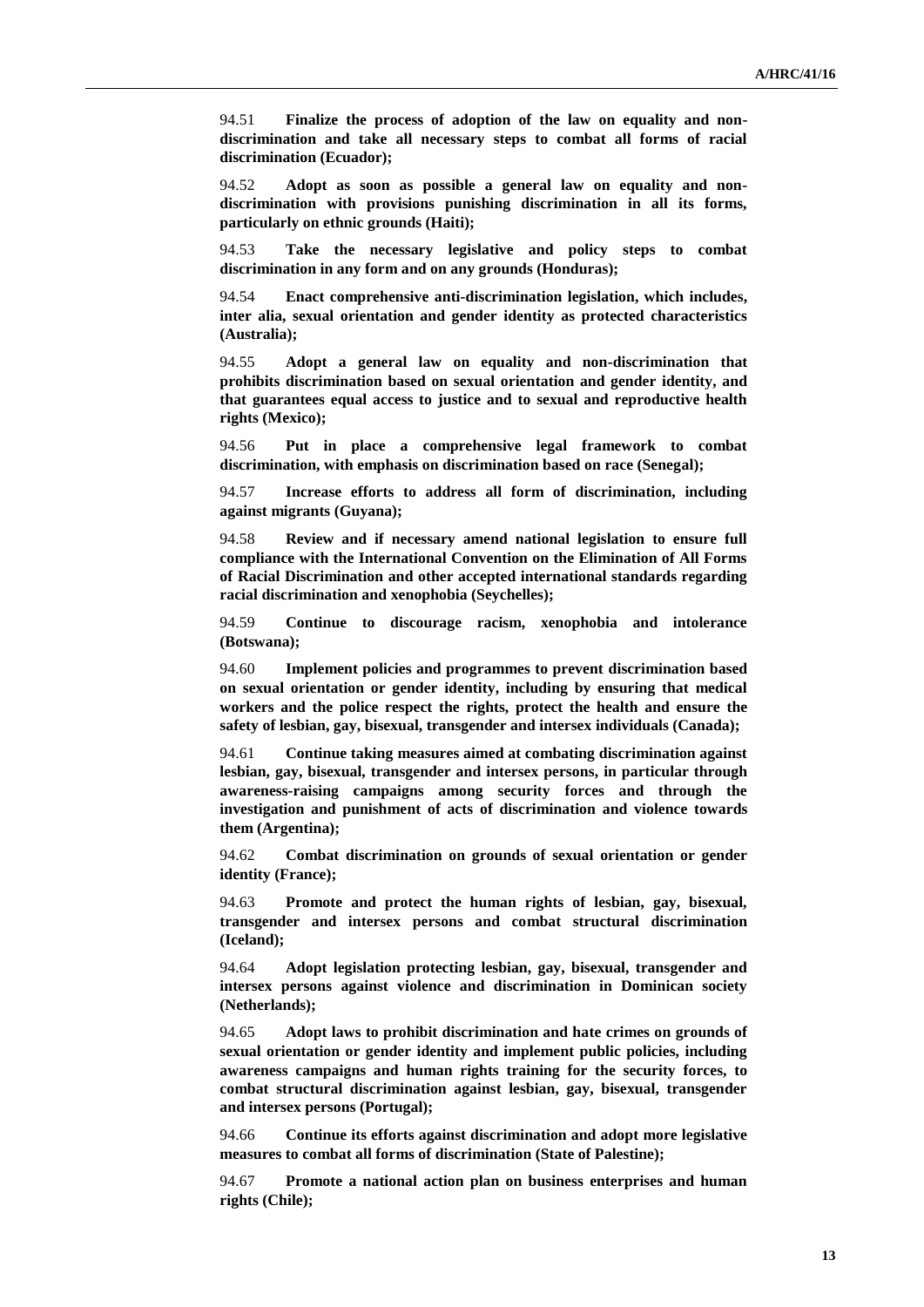94.68 **Investigate all allegations of the use of excessive force and extrajudicial killings by law enforcement agents and ensure that they receive training on the appropriate use of force so as to prevent deaths and casualties (Canada);**

94.69 **Tackle the problem of extrajudicial executions and violence by security forces by implementing the 2016 police reform and by combating impunity (France);**

94.70 **Increase efforts to address excessive use of force by law enforcement officials (Guyana);**

94.71 **Establish an independent body to investigate allegations of police abuse in a timely and transparent way (Australia);**

94.72 **Strengthen its commitment to prevent and combat violence and abuses committed by the police and security forces, including by enhancing and deepening its dialogue with civil society organizations, and ensure that the victims and their families have access to fair and independent justice (Italy);**

94.73 **Take steps to end extrajudicial killings, torture and life-threatening prison conditions (United States of America);**

94.74 **Redouble efforts to address violence and harassment, particularly as they impact women and girls, through the provision of awareness-raising and training to law enforcement officials, first responders and other stakeholders (Barbados);**

94.75 **Ensure that killings of lesbian, gay, bisexual, transgender and intersex persons are investigated in an independent and impartial manner, and develop, in collaboration with civil society organizations, an anti-discrimination legislation in accordance with international law (Switzerland);**

94.76 **Ensure that conditions of detention are in line with international human rights standards, including ending unlawful extensions of pretrial detention (Germany);**

94.77 **Make further efforts to protect prisoners' human rights by improving detention conditions through prison infrastructure development and other measures (Japan);**

94.78 **Implement the prison reform programme as soon as possible, and ensure that the long-standing pretrial detention issues are prioritized (United Kingdom of Great Britain and Northern Ireland);**

94.79 **Introduce measures aimed at increasing the independence of the judiciary (Republic of Korea);**

94.80 **Ensure that provisional detention is only imposed as last resort, in accordance with the United Nations Standard Minimum Rules for Noncustodial Measures (the Tokyo Rules), and that the judicial system is provided with the necessary resources to enable accused persons to be tried within a reasonable time, in a fair trial (Switzerland);**

94.81 **Take measures to improve judicial independence, with a priority on addressing bribery and interference in the adjudication of corruption cases, and by ensuring that authorities enforce judicial orders to release detainees (United States of America);**

94.82 **Punish administrative delays or other forms of inaction that lead to impunity for crimes and violence against women, children and lesbian, gay, bisexual, transgender and intersex persons (Spain);**

94.83 **Continue efforts to address corruption and ensure access to justice for all segments of society (Guyana);**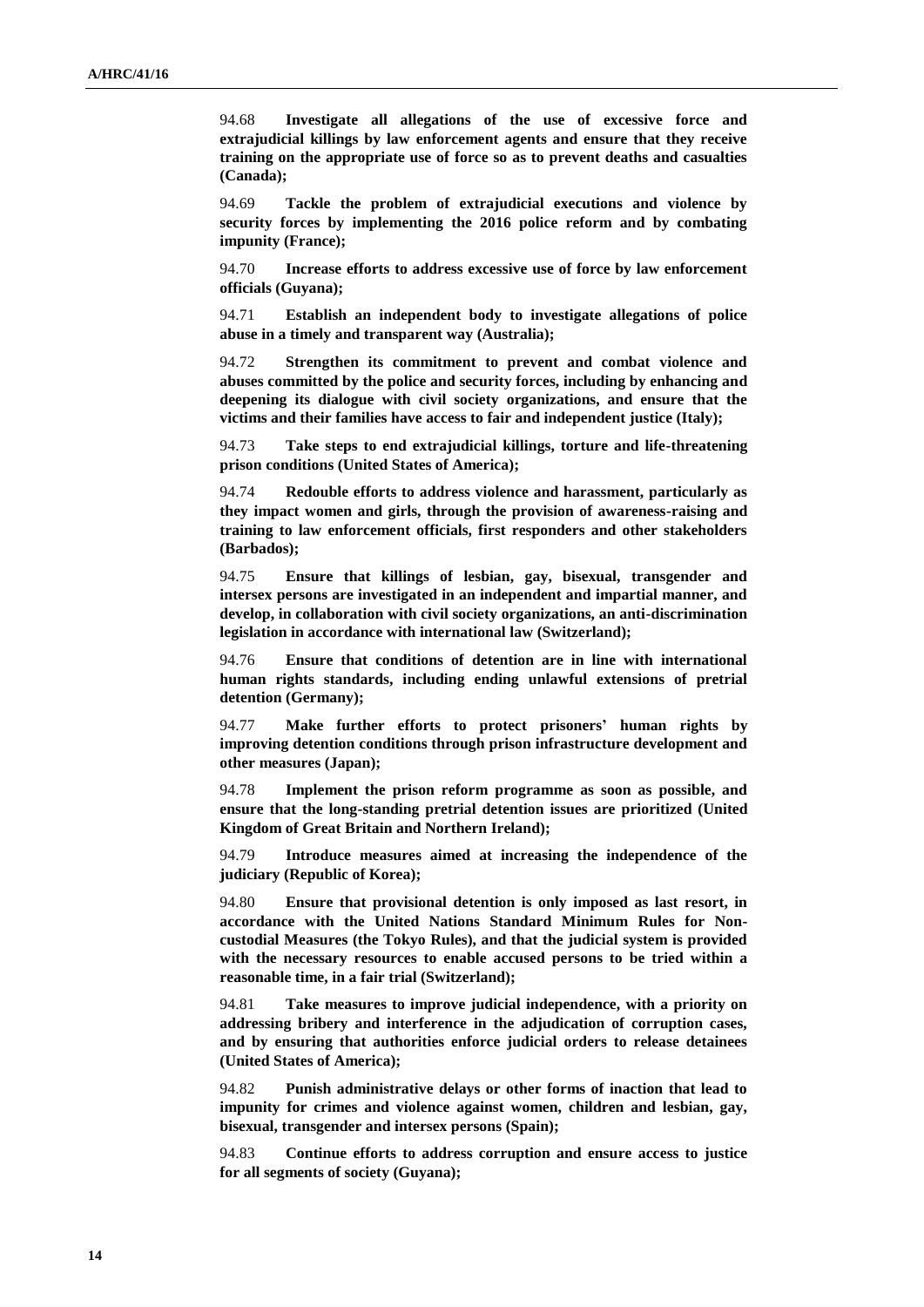94.84 **Continue efforts to combat and eradicate corruption, including through the investigation of all cases and by bringing to justice those found responsible (Bahamas);**

94.85 **Conduct awareness campaigns on the importance of the work carried out by human rights defenders (Panama);**

94.86 **Increase efforts to address trafficking in persons (Guyana);**

94.87 **Continue efforts to ensure effective measures to combat human trafficking (Maldives);**

94.88 **Strengthen measures to further combat trafficking in persons, especially of women and children and other vulnerable groups (Philippines);**

94.89 **Increase efforts to stop and prevent trafficking in persons and sexual exploitation (Republic of Korea);**

94.90 **Fight more effectively against human trafficking, sexual violence and sexual exploitation, which particularly affect women, children and people of foreign origin (Senegal);**

94.91 **Make further efforts to combat smuggling and trafficking in migrants (Iraq);**

94.92 **End the multiple forms of sale, exploitation and sexual abuse of children (Botswana);**

94.93 **Consider adopting legislation to establish the minimum age of marriage at 18 years for both men and women (Bulgaria);**

94.94 **Raise the minimum age of marriage to 18 years for both men and women and define child marriage as an offence in the Criminal Code (Belgium);**

94.95 **Protect and support the family, as it is the natural and fundamental unit for achieving social cohesion (Egypt);**

94.96 **Take concrete steps to ensure access to employment opportunities for persons with disabilities, in particular women with disabilities (Bahamas);**

94.97 **Develop and implement a comprehensive employment policy that is particularly focused on young people, women and persons with disabilities (Panama);**

94.98 **Continue to implement the "Progressing with Solidarity" programme, and strive to eliminate poverty and achieve sustainable development (China);**

94.99 **Redouble efforts in the implementation of social programmes with a view to eliminating poverty and guaranteeing access to health and education services (Cuba);**

94.100 **Continue progress in eradicating poverty and ensuring social development and food security for all citizens (Egypt);**

94.101 **Continue its programmes on poverty elimination and social development (Lao People's Democratic Republic);**

94.102 **Continue to strengthen social programmes in the fight against poverty and exclusion (Bolivarian Republic of Venezuela);**

94.103 **Continue the "Progressing with Solidarity" programme, with the aim of reducing poverty and social exclusion (Plurinational State of Bolivia);**

94.104 **Fulfil commitments to guarantee the full enjoyment of all human rights of children and adolescents, women, persons with disabilities, migrants and older persons (El Salvador);**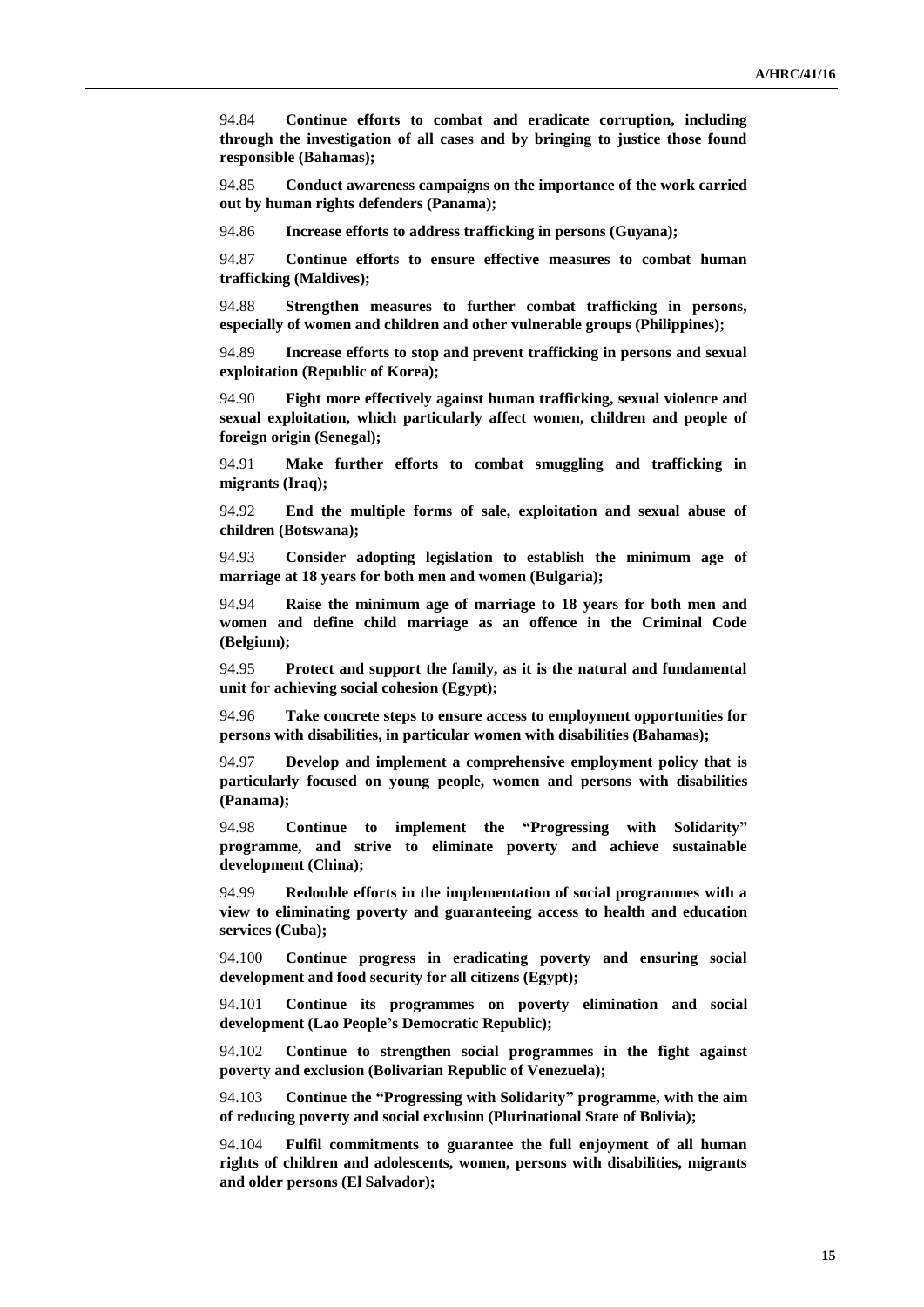94.105 **Continue its efforts to further strengthen social protection, especially the protection of the rights of women and girls, through its national policies and programmes (Lao People's Democratic Republic);**

94.106 **Strengthen further its efforts to substantially reduce teenage pregnancy by fully promoting the nationwide awareness-raising campaigns in place and introducing additional methods aimed at preventing child pregnancy and, if necessary, engage with relevant United Nations agencies in this regard (Democratic People's Republic of Korea);**

94.107 **Pursue efforts deployed to improve access to adequate housing (Morocco);**

94.108 **Continue with the housing plans that it promotes in favour of the population (Bolivarian Republic of Venezuela);**

94.109 **Implement measures to increase the capacity of care in the national health services, in order to reduce infant and maternal mortality rates (Colombia);**

94.110 **Address the issue of maternal mortality by crafting a comprehensive action plan, and decriminalize abortion on the grounds of incest, rape and acute danger to the mother's life (Netherlands);**

94.111 **Continue its efforts in the improvement of health-care services (Tunisia);**

94.112 **Protect women from all forms of violence and ensure that the implementation of the National Strategic Plan for the reduction of maternal and child mortality provides particular attention to adolescent girls and young women (Portugal);**

94.113 **Strengthen the strategic plan for the prevention of teenage pregnancy, among others, through a greater budget allocation (Peru);**

94.114 **Allocate sufficient resources for the implementation of the National Plan for the Reduction of Teenage Pregnancy 2019–2023 and the strategy for comprehensive sexual education (Slovenia);**

94.115 **Recognize and protect sexual and reproductive rights, including by decriminalizing abortion (France);**

94.116 **Abolish criminal sanctions on women and girls who undergo abortion and revise legislation so that they can access legal, safe and voluntary termination of pregnancy (Iceland);**

94.117 **Allow the termination of pregnancy in a legal and safe way, at least when the pregnancy jeopardizes the life of the woman, when it is the result of rape or incest, or when the fetus has malformations incompatible with life (Mexico);**

94.118 **Decriminalize abortion, at least in cases where the pregnancy presents a risk to the life of the woman, the pregnancy is the result of rape or incest, or there are fetal malformations incompatible with life (Slovenia);**

94.119 **Revise its penal code in order to decriminalize abortion, at least in cases of rape, incest, threats to the life and/or health of the mother, or severe fetal malformation, in accordance with the opinion of the Committee on the Elimination of Discrimination against Women (Switzerland);**

94.120 **Reform the Criminal Code to decriminalize, as a first step, abortion in three cases: in the face of risks to the life of the women, fetal malformations incompatible with extrauterine life, and pregnancies resulting from rape or incest (Belgium);**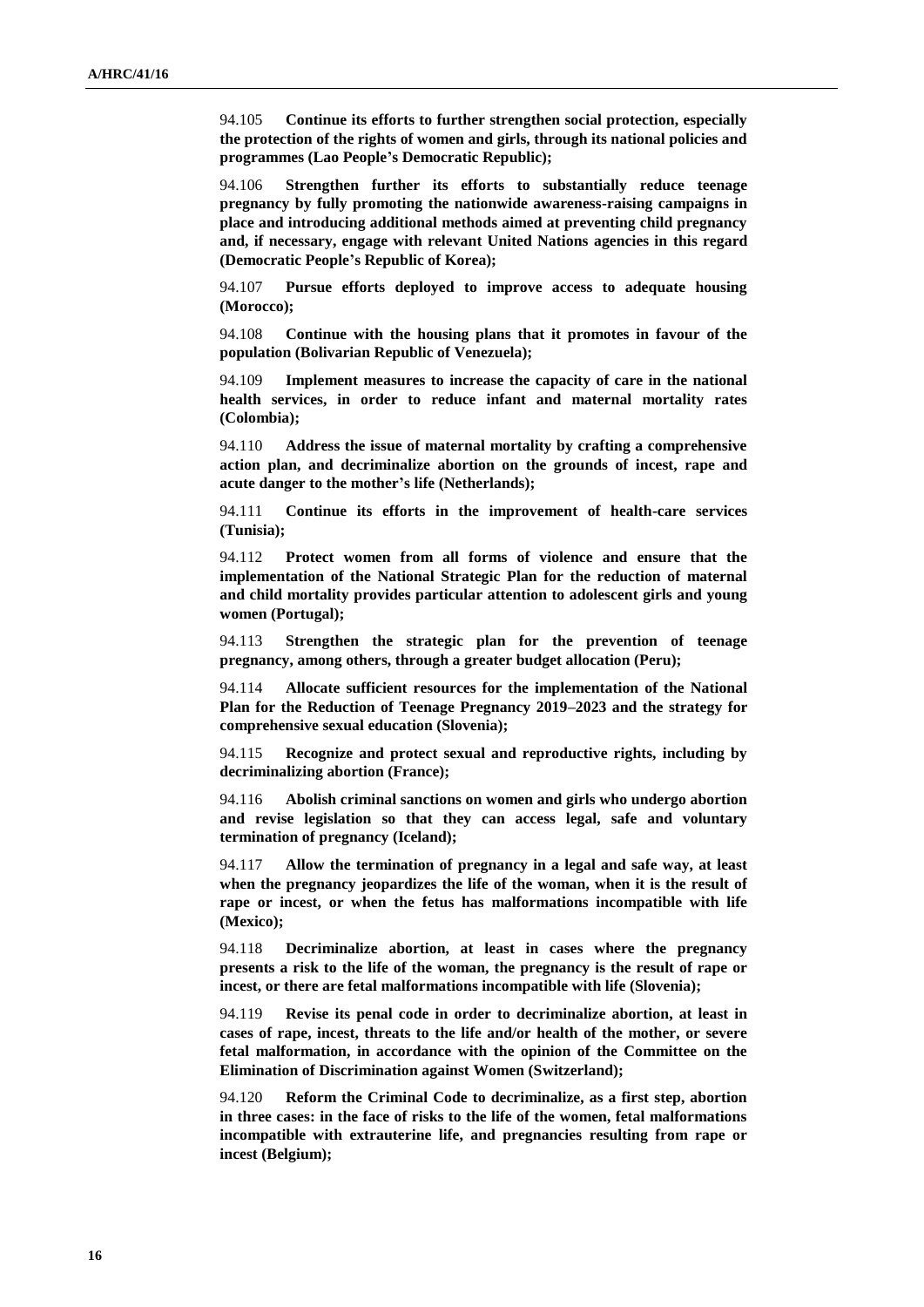94.121 **Consider decriminalizing voluntary termination of pregnancy in cases where the woman's life is at risk, where the pregnancy is due to rape or incest, or where malformations incompatible with life occur (Uruguay);**

94.122 **Implement additional measures to prevent HIV/AIDS transmission, and treat affected persons (Brazil);**

94.123 **Continue efforts to strengthen the educational system and take the relevant steps to improve the quality of teaching at all educational levels (Georgia);**

94.124 **Pursue efforts deployed in schooling and school infrastructure development (Morocco);**

94.125 **Continue its efforts to improve the quality of education and ensure the educational inclusion of children with disabilities (State of Palestine);**

94.126 **Continue to increase access to and quality of public education (Bolivarian Republic of Venezuela);**

94.127 **Strengthen the National Literacy Plan, entitled "Quisqueya learns with you", expanding its coverage to rural areas (Plurinational State of Bolivia);**

94.128 **Enhance the protection of the rights of women and children, and continue to promote education (China);**

94.129 **Continue all efforts to ensure access to education for all children and teenagers (Cyprus);**

94.130 **Promote targeted education for girls with a view to increasing their social inclusion and reducing unwanted pregnancies (Cyprus);**

94.131 **Take appropriate measures to reintegrate those children exposed to labour exploitation into educational institutions in line with its National Strategic Plan against Child Labour (Democratic People's Republic of Korea);**

94.132 **Implement the strategy for comprehensive sexual education in an effective manner through the training of public and private teachers and allocate the necessary funding for its implementation (Iceland);**

94.133 **Continue to provide support to educational institutes to ensure that children and teenagers can access State-sector educational institutions (Lao People's Democratic Republic);**

94.134 **Continue to conduct programmes to promote human rights awareness among the public (Philippines);**

94.135 **Strengthen efforts to tackle all forms of discrimination and violence against women and girls (Guyana);**

94.136 **Continue efforts to increase the participation of women in the political system and eliminate all forms of discrimination against women (Maldives);**

94.137 **Undertake training to promote the economic and political empowerment of women, as well as educational awareness programmes with a view to combating stereotypes and gender discrimination from an early age (Costa Rica);**

94.138 **Continue the effective implementation of its public policies and programmes dedicated to the promotion of women's rights, and combat gender violence (Cuba);**

94.139 **Develop long-term strategies to overcome stereotyped views on the role and position of women (Iceland);**

94.140 **Continue its efforts to promote gender equality and support women's participation in decision-making positions (Tunisia);**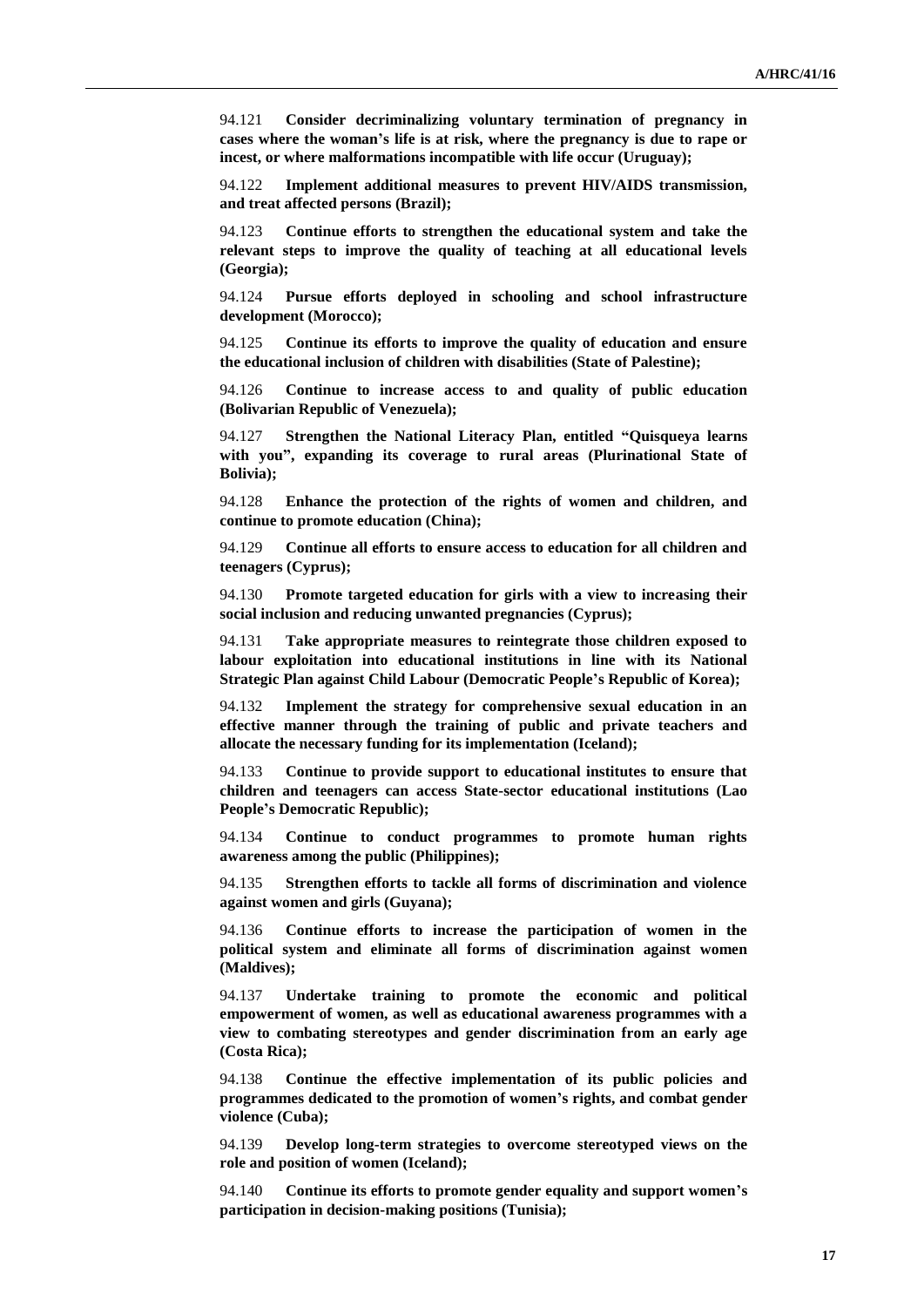94.141 **Take effective measures to protect girls and adolescents from early marriage, sexual exploitation and teenage pregnancy, including by investigating and prosecuting all acts of sexual violence against women and girls, and providing training to national and local law enforcement officials as well as personnel working in the tourism sector (Canada);**

94.142 **Undertake efforts aimed at strengthening institutional capacity to fight against domestic violence, violence against women and femicide (Colombia);**

94.143 **Ensure that women are effectively protected from violence and are fully entitled to their sexual and reproductive health and rights, especially by approving the reform of the Criminal Code decriminalizing abortion in certain cases (Germany);**

94.144 **Allocate adequate resources to fully implement the national action plan on violence against women (Australia);**

94.145 **Urgently approve the bill creating a comprehensive system against violence against women and assign the necessary funding for its implementation (Iceland);**

94.146 **Continue its efforts in preventing gender-based violence (India);**

94.147 **Initiate an advocacy strategy in the form of a national action plan aimed at preventing violence against women (Indonesia);**

94.148 **Adopt a law that guarantees access to justice for women victims of violence (Iraq);**

94.149 **Expedite the adoption of the draft bill on violence against women along with a national plan of action to prevent and combat violence against women, and strengthen capacity of the Ministry of Women, as a coordinating body, to allow for their full implementation (Ireland);**

94.150 **Continue and intensify action to protect women's rights, including against domestic and gender-based violence, and further promote gender equality (Italy);**

94.151 **Redouble efforts to eliminate violence against women, taking note of the persistently high number of femicides in the country (Japan);**

94.152 **Continue with programmes to address and work on the elimination of violence against women (Nicaragua);**

94.153 **Continue implementing measures to address gender-based violence in a responsive and holistic manner (Philippines);**

94.154 **Invest more efforts into promoting the rights of women to life without violence, and build general support for a comprehensive law on the prevention, punishment and eradication of violence against women, allocating more funds to the Ministry of Women for these purposes (Serbia);**

94.155 **Increase the budget allocation for the institutional mechanisms for the defence of women's rights and the fight against gender violence and thus advance in the fight against the impunity of perpetrators (Spain);**

94.156 **Continue its efforts to eliminate violence against women and domestic violence (Tunisia);**

94.157 **Conduct thorough, independent and impartial investigations into femicide, ensuring that the perpetrators are brought to justice and guaranteeing reparation for victims and their families for the harm suffered (Belgium);**

94.158 **Redouble efforts and adopt effective measures to eradicate violence and discrimination against women and girls (Uruguay);**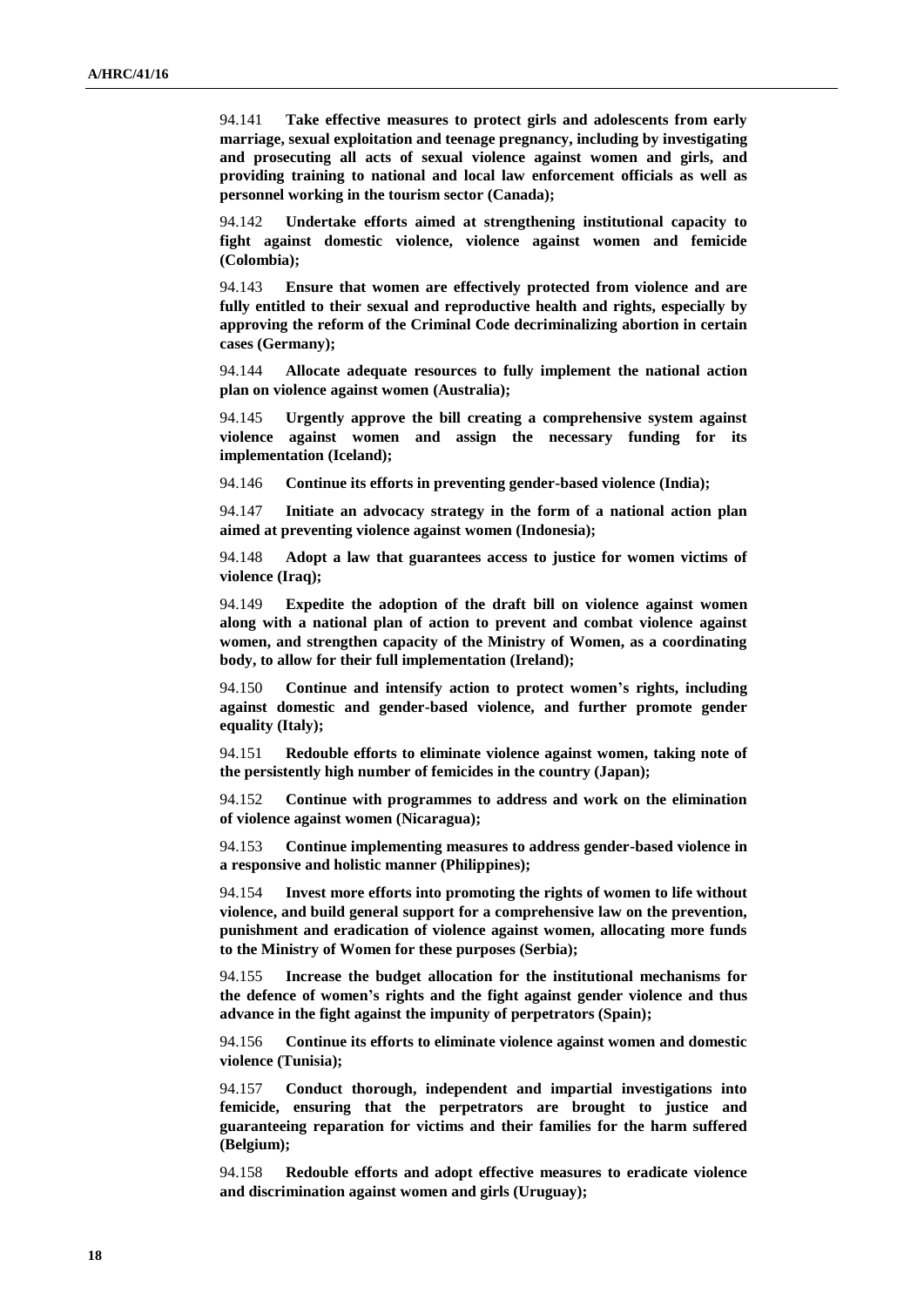94.159 **Further strengthen the National Council for Children and Adolescents and provide it with sufficient financial and technical resources to fulfil its mandate (Bulgaria);**

94.160 **Strengthen the institutional framework for birth registration to ensure that all persons born in the Dominican Republic are promptly registered (Mexico);**

94.161 **Continue to promote policies that allow persons to effectively register births in a non-discriminatory manner (Barbados);**

94.162 **Implement measures to reduce and, in the future, to neutralize the problem of unregistered children under the age of five (Serbia);**

94.163 **Provide financial and technical resources to the National Council for Children and Adolescents to enable it to fulfil its mandate, and urgently reform the Civil Code to establish a minimum age for marriage and thus reduce child marriage rates (Spain);**

94.164 **Continue the process of implementing labour legislation, especially by eliminating child labour (Georgia);**

94.165 **Continue its efforts in preventing child labour (India);**

94.166 **Continue to make progress in incorporating the subject of violence in health regulations regarding comprehensive care for adolescents (Nicaragua);**

94.167 **Take effective measures to reduce violence against children, especially domestic violence, and ensure their access to education (Germany);**

94.168 **Continue its efforts to comprehensively protect the rights of children (Tunisia);**

94.169 **Consider including in its National Development Strategy for 2030 the strategic goals integrating persons with disabilities (Algeria);**

94.170 **Consider including action lines on persons with disabilities in the National Development Strategy for 2030 (Bulgaria);**

94.171 **Develop, in line with the Convention on the Rights of Persons with Disabilities, mental health services that do not lead to institutionalization and overmedicalization and that respect the free and informed consent of persons with mental health conditions and psychological disabilities while combating stigma and violence against them (Portugal);**

94.172 **Deepen the measures aimed at combating discrimination suffered by migrants and their descendants, in particular by guaranteeing their right to nationality and providing the necessary safeguards to prevent statelessness of persons born in the Dominican Republic (Argentina);**

94.173 **Adopt the necessary legislative and administrative measures to combat all forms of discrimination in access to nationality for the children of Haitian immigrants born in the country as well as in the situation of Haitian migrants (Spain);**

94.174 **Continue to broaden coverage for the protection of the human rights of persons in situations of human mobility (Ecuador);**

94.175 **Strengthen cooperation with the Haitian authorities on migration issues in order to end arbitrary expulsions of workers in violation of the applicable international provisions, in follow-up to the recommendations in paragraphs 98.120, 98.121, 98.122, 98.123 and 98.124 of the report of the Working Group from the second cycle (A/HRC/26/15) (Haiti);**

94.176 **Incorporate principles contained within the International Convention on the Protection of the Rights of All Migrant Workers and Members of their Families (Indonesia);**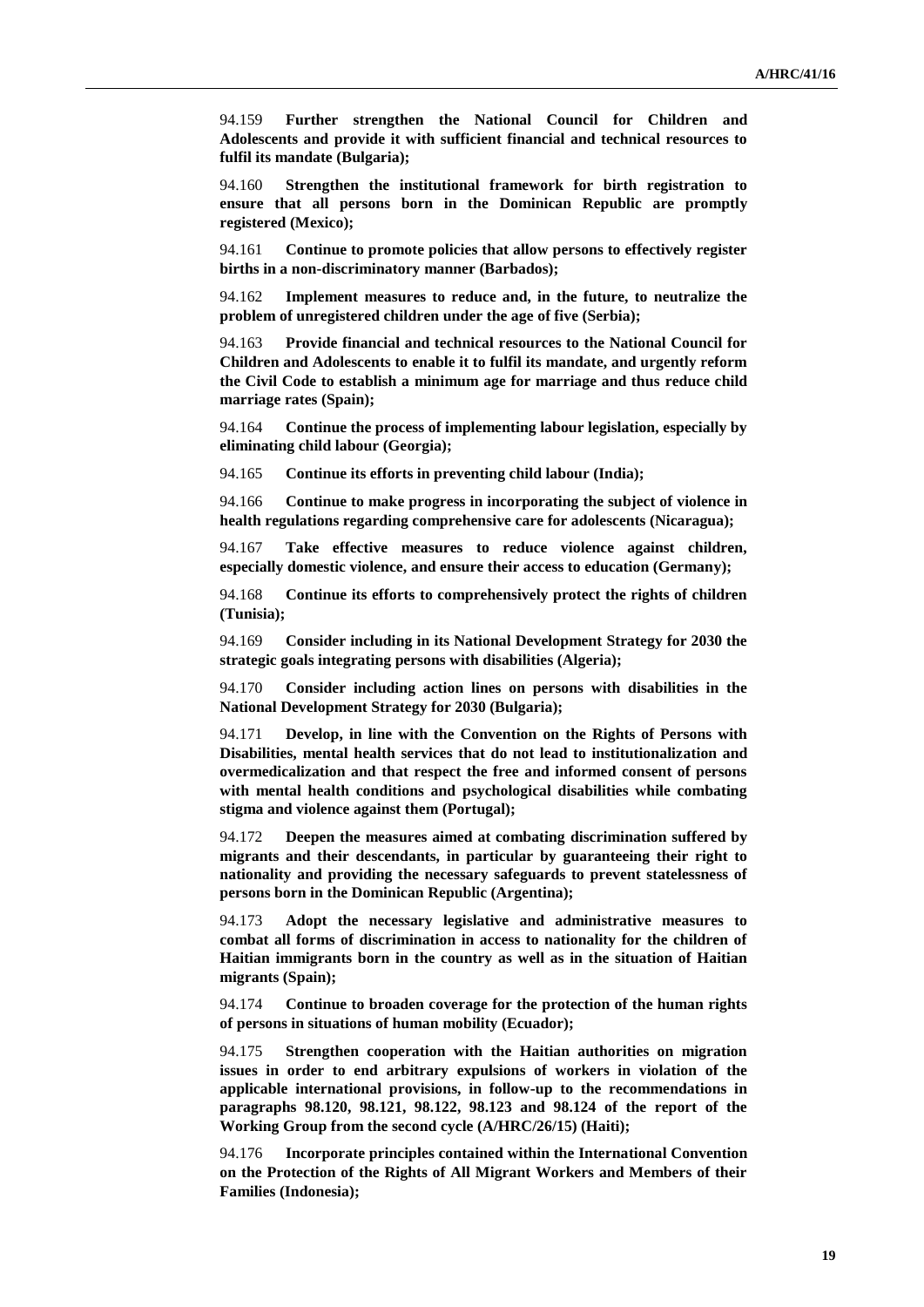94.177 **Fulfil commitments to guarantee the rights of all migrants (Nicaragua);**

94.178 **Fulfil its obligations under article 18 of the Dominican Constitution, whereby those who enjoyed Dominican nationality prior to the 2010 Constitution coming into effect continue to do so (Barbados);**

94.179 **Issue rapidly the documents recognizing Dominican nationality for all members of group A under Act No. 169-14, adopt new legislation recognizing the right of those born in the Dominican Republic before 26 January 2010 to obtain citizenship, and introduce a fast-track naturalization process for persons in group B under Act No. 169-14 (France);**

94.180 **Take steps to guarantee the rights of persons who have received temporary non-resident permits under the National Plan for the Regularization of Foreign Nationals (France);**

94.181 **Ensure that the naturalization process is adequately resourced to ensure that all applicants can access fair and timely adjudication of claims to restore their citizenship (Australia);**

94.182 **Maintain their efforts in promoting and protecting human rights and pursue the ongoing high-level negotiations with the two neighbouring countries to identify solutions to resolve illegal migration (Turkey);**

94.183 **Ensure the compatibility of the constitutional framework on migration with international standards regarding nationality, and amend the 2004 migration law accordingly (Ukraine);**

94.184 **Resolve human rights issues resulting from the absence of migrant documentation by finalizing, publishing and implementing the protocol for implementation of the National Plan for the Regularization of Foreign Nationals, in consultation with civil society, and at the earliest possible date (United Kingdom of Great Britain and Northern Ireland);**

94.185 **Provide fair judicial processes regarding the issuance of identity and citizenship documents to eliminate deportations of legal residents, legal migrants and persons with a credible claim to Dominican citizenship (United States of America);**

94.186 **Take steps to protect the fundamental rights of all individuals born in the Dominican Republic, including the offspring of undocumented foreigners who have not yet received their Dominican nationality as stipulated by Act No. 169-14 and who may be still at risk of becoming stateless as a consequence of Constitutional Court judgment No. C168-13 (Canada);**

94.187 **Prevent and reduce statelessness, especially by implementing Act No. 169-14, which provides for the registration of those applying for citizenship and recognizes the right of those born in the Dominican Republic before 26 January 2010 to obtain citizenship, including those in group B under the Act whose births have so far not been registered in the Dominican Republic (Germany);**

94.188 **Restore the Dominican nationality of all persons affected by Constitutional Court judgment No. C168-13 and adopt all necessary legal and practical measures to prevent and reduce cases of statelessness, including by considering accession to the 1961 Convention on the Reduction of Statelessness (Ireland);**

94.189 **Maximize efforts to tackle the issue of statelessness (Italy);**

94.190 **Comply with the judgments of the Inter-American Court of Human Rights, the recommendations of the Inter-American Commission on Human Rights and the recommendations formulated by other States in past universal periodic review cycles to implement a legal framework on the effective restitution of nationality to Dominicans of Haitian descent and to develop a**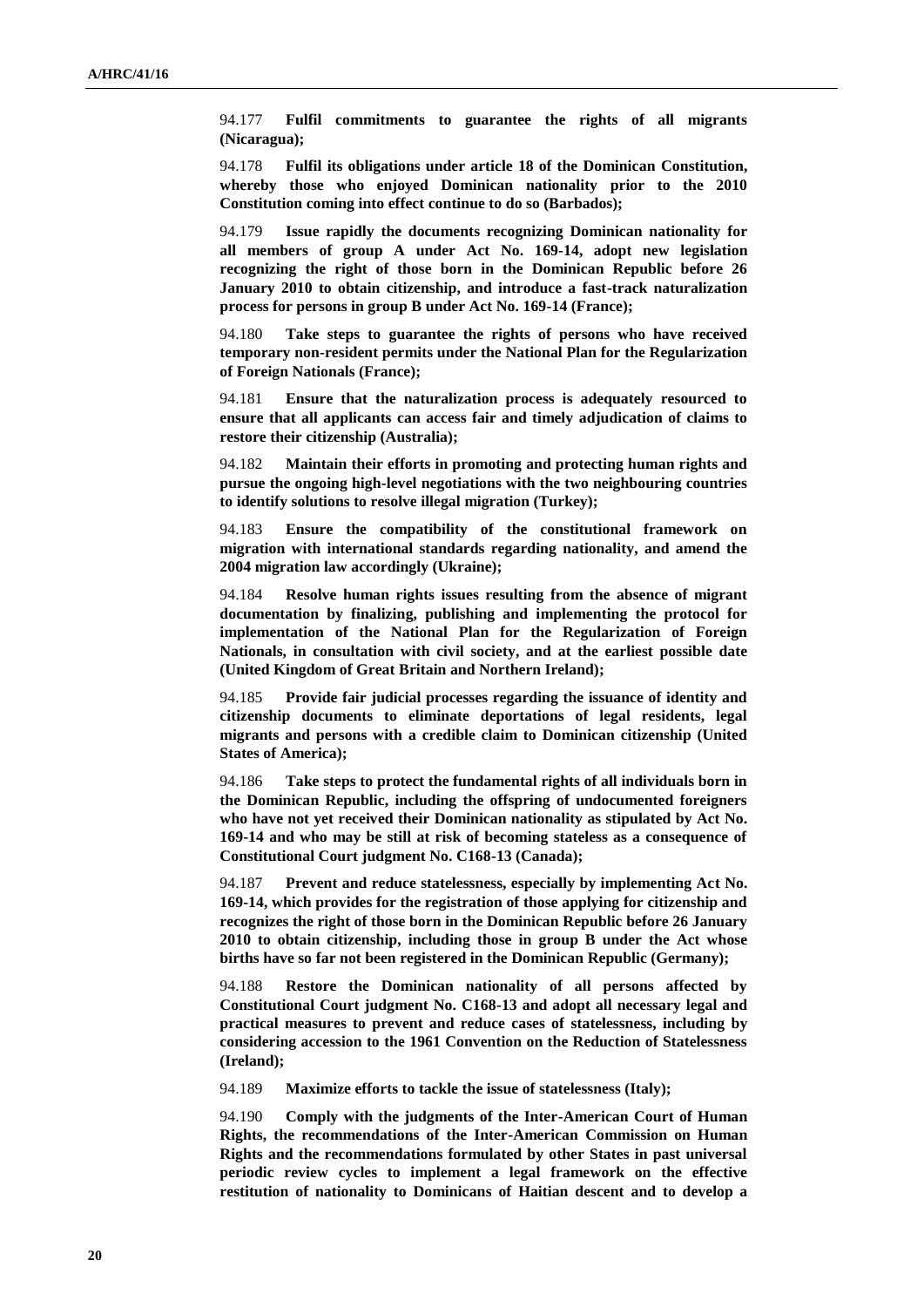**national registry to identify stateless persons or those at risk of becoming stateless (Uruguay);**

94.191 **Promote the necessary legislative changes to prevent, reduce and solve cases of statelessness in its territory (Brazil).**

95. **All conclusions and/or recommendations contained in the present report reflect the position of the submitting State(s) and/or the State under review. They should not be construed as endorsed by the Working Group as a whole.**